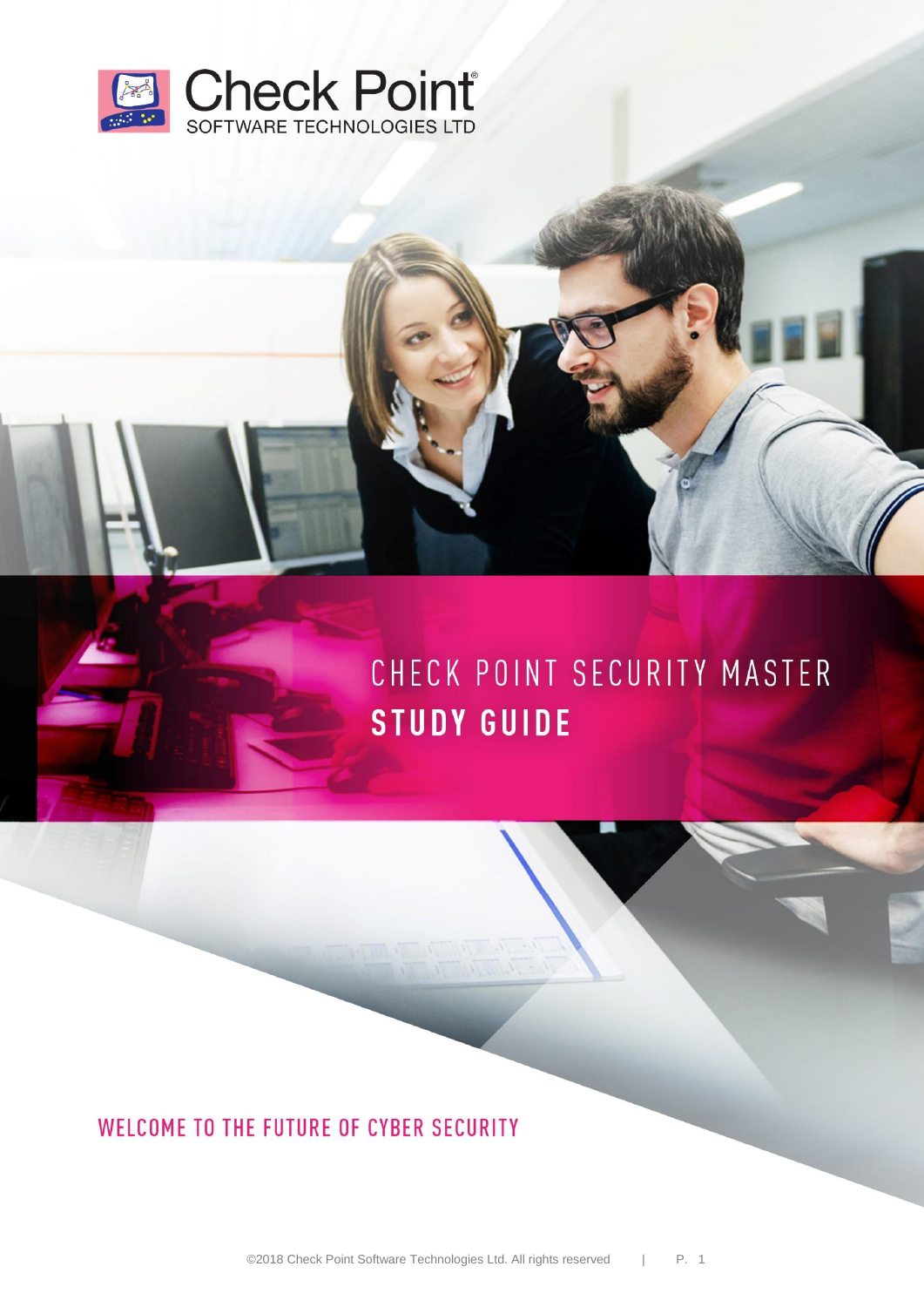### **© 2018 Check Point Software Technologies Ltd.**

All rights reserved. This product and related documentation are protected by copyright and distributed under licensing restricting their use, copying, distribution, and decompilation. No part of this product or related documentation may be reproduced in any form or by any means without prior written authorization of Check Point. While every precaution has been taken in the preparation of this book, Check Point assumes no responsibility for errors or omissions. This publication and features described herein are subject to change without notice.

### *RESTRICTED RIGHTS LEGEND:*

Use, duplication, or disclosure by the government is subject to restrictions as set forth in subparagraph (c)(1)(ii) of the Rights in Technical Data and Computer Software clause at DFARS 252.227-7013 and FAR 52.227-19.

### *TRADEMARKS:*

Refer to the Copyright page (http://www.checkpoint.com/copyright.html) for a list of our trademarks.

Refer to the Third Party copyright notices (http://www.checkpoint.com/3rd\_party\_copyright.html)

for a list of relevant copyrights and third-party licenses.

| <b>International</b><br><b>Headquarters:</b>                                                   | 5 Ha'Solelim Street<br>Tel Aviv 67897, Israel<br>Tel: +972-3-753 4555                                                                                                                                                                                                                                        |
|------------------------------------------------------------------------------------------------|--------------------------------------------------------------------------------------------------------------------------------------------------------------------------------------------------------------------------------------------------------------------------------------------------------------|
| <b>U.S. Headquarters:</b>                                                                      | 959 Skyway Road, Suite 300<br>San Carlos, CA 94070<br>Tel: 650-628-2000<br>Fax: 650-654-4233                                                                                                                                                                                                                 |
| <b>Technical Support,</b><br><b>Education &amp;</b><br><b>Professional</b><br><b>Services:</b> | 6330 Commerce Drive, Suite 120<br>Irving, TX 75063<br>Tel: 972-444-6612<br>Fax: 972-506-7913<br>E-mail any comments or questions about our courseware to<br>courseware@us.checkpoint.com.<br>For questions or comments about other Check Point documentation, e-<br>mail CP_TechPub_Feedback@checkpoint.com. |
| Document #:                                                                                    | CPTS-DOC-CCSM-SG-R77                                                                                                                                                                                                                                                                                         |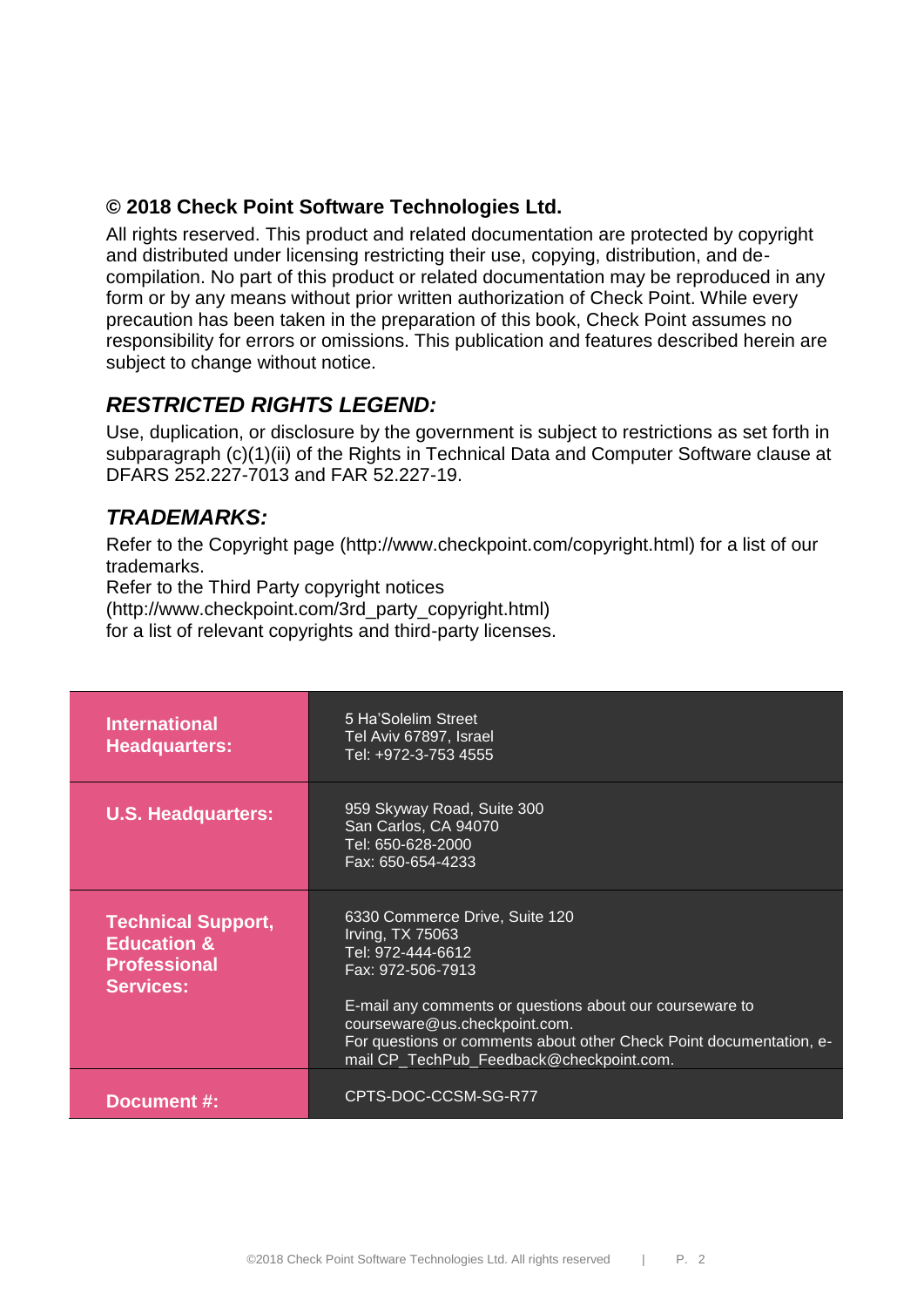# **Preface**

#### **The Check Point Certified Security Master Course**

The *Check Point Security Master* course provides a review and practice on a sample of the core troubleshooting and advanced configuration skills the Certified Security Master is expected to demonstrate.

The *Check Point Security Master Study Guide* supplements knowledge you have gained from the Security Master course, and is not a sole means of study.

The Check Point Certified Security Master #156-115.xx exam covers the following topics:

# **CCSM Objectives**

### *Topic: Troubleshoot security problems*

- Given a specific internal or client problem, replicate the issues in a test environment.
- Given a specific internal or client problem, troubleshoot and correct the issue.

### *Topic: Chain Modules*

- Use command  $f_{\text{W}}$  ctl chain to study chain module behavior. Observe how policy changes impact the chain.
- Use the command  $f_{W}$  debug fwm on and review the file fwm.elg to find such issues as SIC, misconfigured rules, GUI client connectivity problems, and improperly entered information.
- Given a specific internal or client need, analyze and apply the appropriate hot fix and evaluate its effectiveness.
- Use Check Point Debugging Tools
	- a. Reading and identifying fwmonitor outputs
	- b. Generating and interpreting kernel debugs

### *Topic: NAT*

- Use commands  $f_{W}$  ctl debug and  $f_{W}$  monitor to troubleshoot the NAT stages of Automatic Hide NAT and Automatic Static NAT.
- Configure Manual NAT to define specific rules in unique NAT environments.

### *Topic: ClusterXL*

- Using commands fw ctl debug and fw ctl kdebug troubleshoot ClusterXL connections from information displayed in debug file.
- Use commands fw tab –t connections and fw tab –t connections –x to review and clear connections table.
- Modify file table.def to allow traffic through a specific cluster member.

### *Topic: VPN Troubleshooting*

- Use command vpn debug to locate source of encryption failures.
- Use command  $f_{W}$  monitor to verify VPN connectivity and identify potentially mis-configured VPN's.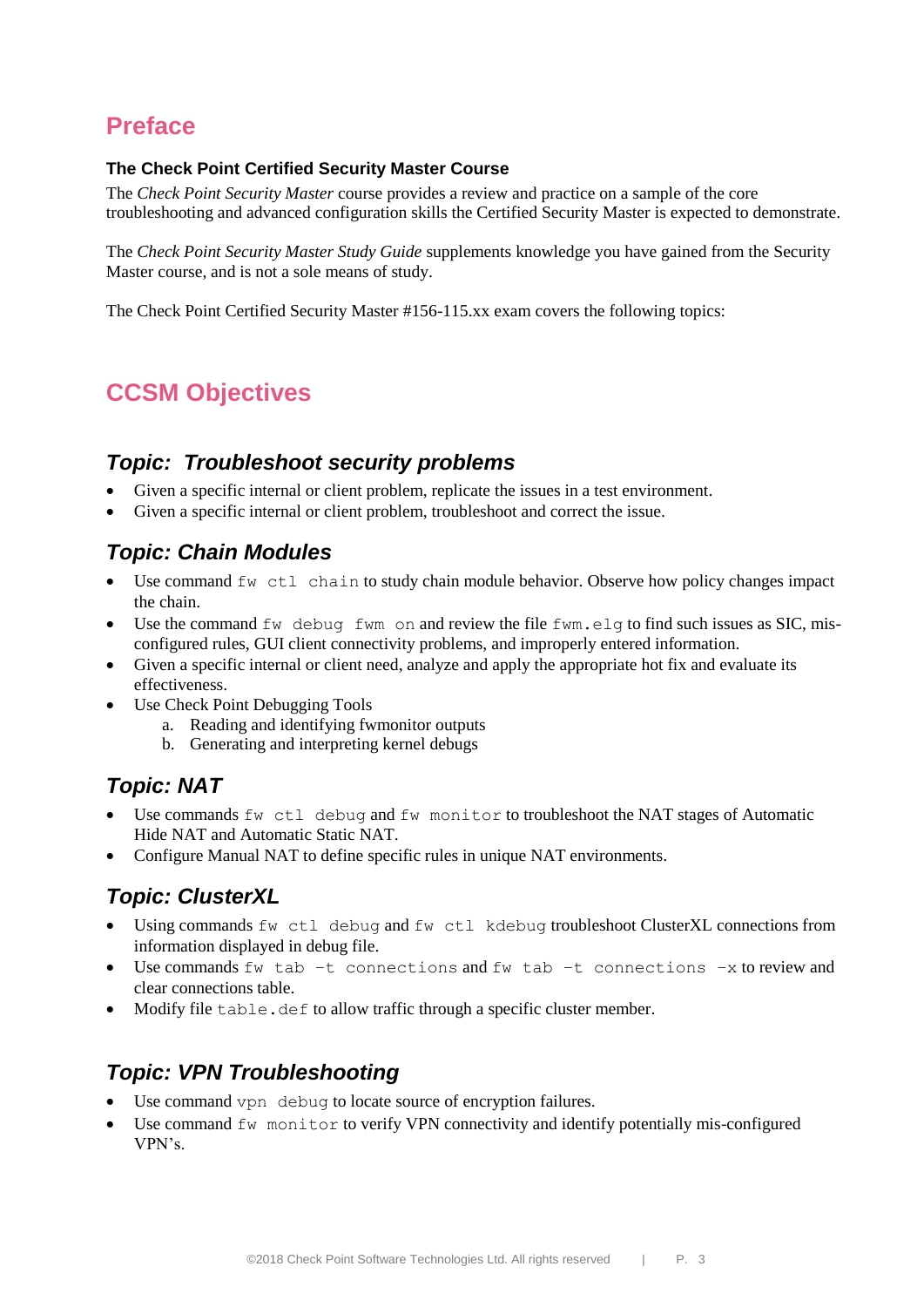### *Topic: SecureXL Acceleration debugging*

 Use commands fw accel and kernel debug to view acceleration tables and verify accelerated connections.

### *Topic: Hardware Optimization*

- Identify the correct Check Point Hardware/Appliances for a given scenario
- Performance tuning and evaluation of complex networks and technologies
- Scope proper sizing of hardware based on customer requirements
- Use command ethtool to tune NIC performance.
- Edit arp cache table to increase size to improve performance.
- Use command  $f_{W}$  ctl pstat to improve load capacity.
- Use the fwaccel stat and fwaccel stats outputs to tune the firewall rule base.

### *Topic: Software Tuning*

- Deploy NAT templates to reduce load on Rule Base application.
- Configure cluster synchronization planning to improve network performance.
- Identify performance limiting configurations
- Correct and tune different scenarios
- Identify the causes of performance limiting factors (internal and external factors)

### *Topic: Enable CoreXL*

Configure CoreXL for specific cpu task assignment.

### *Topic: IPS*

- Configure IPS to reduce false positives.
- Use command  $f_{W}$  ctl zdebug to improve logging efficiency.
- Use IPS Bypass to improve performance.

### *Topic: IPV6*

Deploy IPV6 in a local environment

### *Topic: Advanced VPN*

- Identify differences between route-based VPNs and domain-based VPNs.
- Configure VTI for route-based VPN gateways.
- Configure OSPF for Dynamic VPN routing in a Community.
- Identify the Wire Mode function by testing a VPN failover.
- Configure Directional VPN Rule Match for Route-Based VPN.

### *Topic: Dynamic Routing*

- Diagnose and solve specific routing issues in a network environment.
- Multicast Design and troubleshooting PIM Sparse mode and Dense mode based on GateD and IPSRD
- Design/troubleshoot OSPF/BGP in GateD and IPSO IPSRD environments
- Static routing and network topologies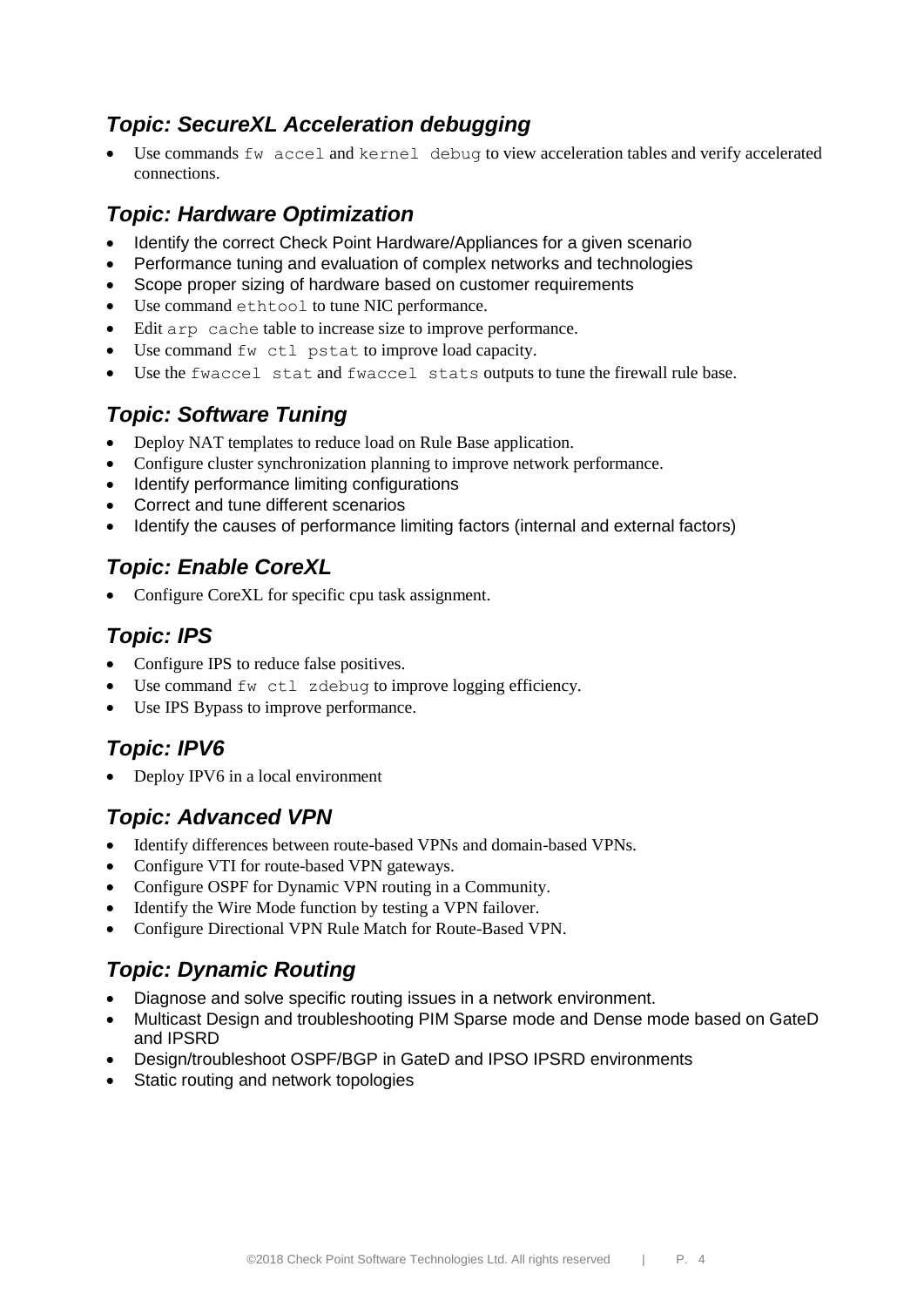## **Section 1: Troubleshoot security problems**

Check Point technology is designed to address network exploitation, administrative flexibility and critical accessibility. This Section introduces the basic concepts of network security and management based on Check Point's three-tier structure, and provides the foundation for technologies involved in the Check Point Architecture. These objectives and study questions provide a review of important concepts, but is not all inclusive.

### *Objectives*

- 1. Given a specific internal or client problem, replicate the issues in a test environment.
- 2. Given a specific internal or client problem, troubleshoot and correct the issue.

#### *Do you know ...*

- What command you would use for a packet capture on an absolute position for TCP streaming (out) 1ffffe0?
- What type of information the command  $f_{W}$  monitor  $-p$  all displays?
- What command lists the firewall kernel modules on a Security Gateway?
- What command would give you a summary of all the tables available to the firewall kernel?
- What flag option(s) you would use to dump the complete table in a user-friendly format. assuming the connections in the table are more than 100?
- The command functions of  $f_{\text{W}}$  ctl kdebug  $\langle$  params>?
- Which command to use to generate a detailed status of your Threat Emulation quota in a specific Security Gateway?
- The fastest way to troubleshoot silent drops, i.e. don't see any drops in the logs?
- What behavior results from enabling the "Match for any" setting on more than one service with the same destination port?
- The issue that would cause connections to be dropped "because the connections table is full" on a firewall under VSX mode when the connections table is big enough?
- Which gateway directory first receives the new policy files when pushing policy to a security gateway?
- Which debug produces the following output and to which file?

|  |  |  |  | Login failed: 10.191.105.254 is not allowed for remote login            |  |  |  |
|--|--|--|--|-------------------------------------------------------------------------|--|--|--|
|  |  |  |  | [FWM 17589 2011965120]@MDS1[20 Nov 10:45:16] fwm log: Login failed from |  |  |  |

- Which process you should suspect when a Policy installation fails with the following error message: F*ailed to load Policy on Module*? Especially when you find that –
	- o You are able to push policy successfully to other gateways from the same management.
	- $\circ$  That the policy installation files are not getting updated to the gateway.
- The MOST LIKELY root cause when Policy installation to a gateway fails with the following error message:

#### **Verification and Installation Messages**

| Installation Tar Version |        | Policy                               | Type Details                                                                       |
|--------------------------|--------|--------------------------------------|------------------------------------------------------------------------------------|
| $\blacksquare$ aw1       | R77.20 | <b>IN Network</b><br><b>Security</b> | Installation failed. Reason: Internal SSL<br>authentication SSL error [ Unknown ]. |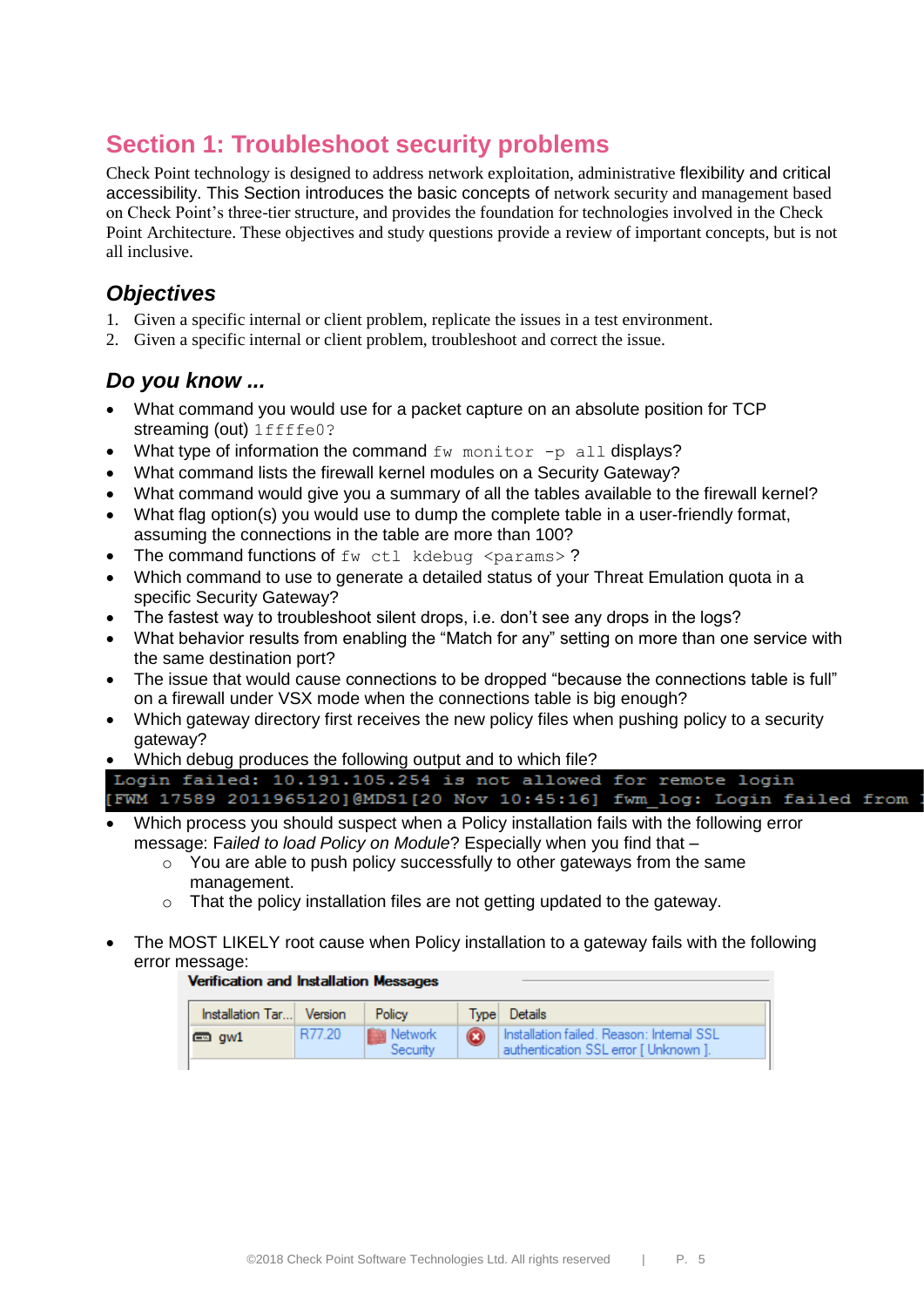What *dropped by net* indicates in the following output?

```
Sync:
      Version: new
      Status: Able to Send/Receive sync packets
      Sync packets sent:
      total... -247401933, retransmitted : 4145009, retrans regs : 550494,
      acks: 67332637
      Sync packets received:
      \text{total}_{\text{int}} -1308945386, were queued: 4747166, dropped by net: 3849782<br>xetxans xegs: 710922, received 82200568 acks
      retrans regs for illegal seg : 0
      dropped updates as a result of sync overload: 0
```
Which blade do you investigate when you see high CPU caused by the pdpd process?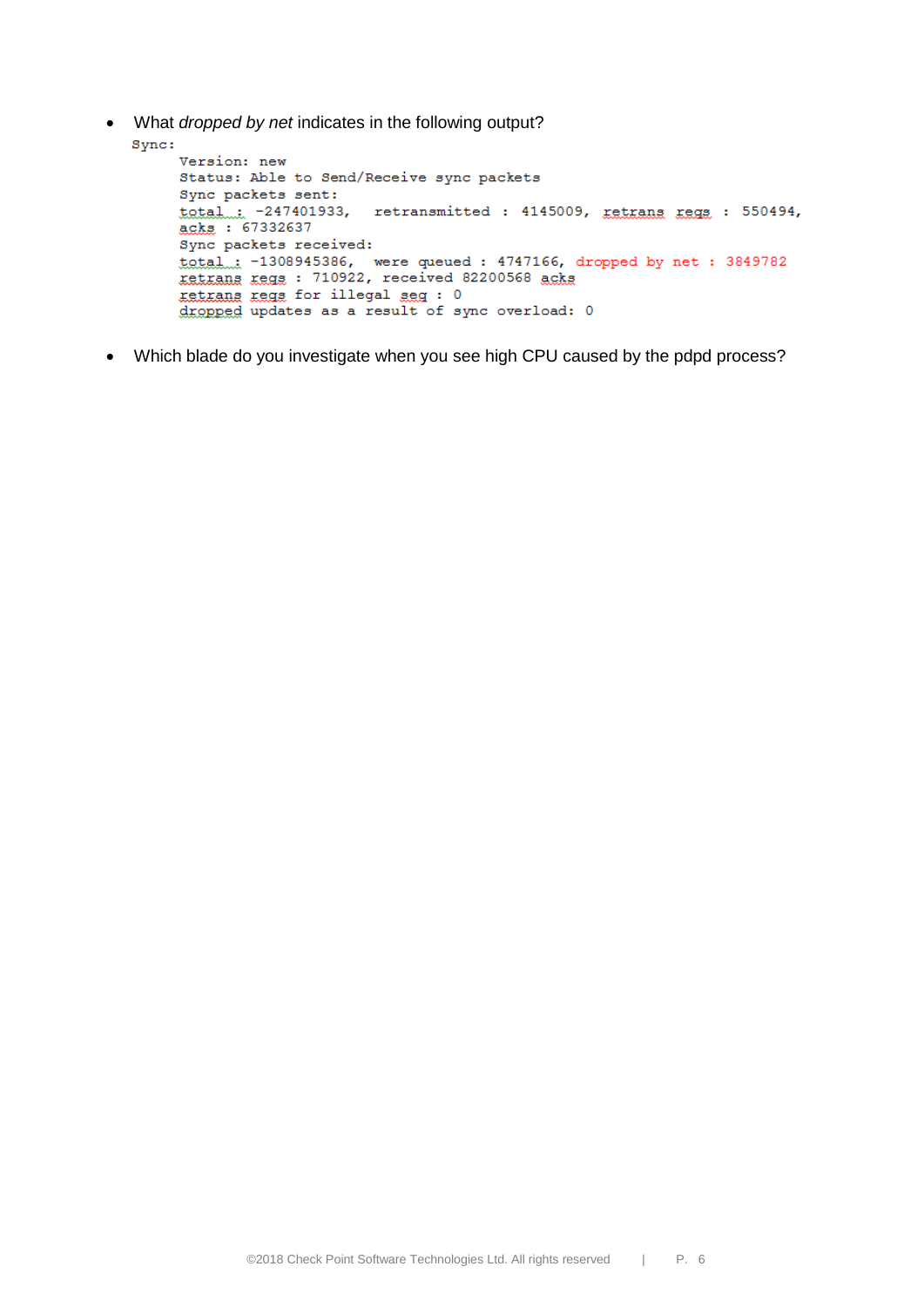# **Section 2: Chain Modules**

Check Point technology is designed to address network exploitation, administrative flexibility and critical accessibility. This Section introduces the basic concepts of network security and management based on Check Point's three-tier structure, and provides the foundation for technologies involved in the Check Point Software Blade Architecture, as discussed in the introduction. This course is lab-intensive, and in this Section, you will begin your hands-on approach with a first-time installation using standalone and distributed topologies.

### *Objectives*

- 1. Use command fw ctl chain to study chain module behavior. Observe how policy changes impact the chain.
- 2. Use the command fw debug fwm on and review the file fwm.elg to find such issues as SIC, misconfigured rules, GUI client connectivity problems, and improperly entered information.
- 3. Given a specific internal or client need, analyze and apply the appropriate hot fix and evaluate its effectiveness.
- 4. Use Check Point Debugging Tools

- What the IP Options Strip represents under the fw chain output?
- How to explain the command fw ctl chain function?
- What command shows which firewall chain modules are active on a gateway.
- Why  $f_{W}$  debug commands should always be followed with an "off" parameter after capturing troubleshooting data?
- What flag option(s) must be useed to dump the complete table in friendly format, assuming the connections in the table are more than 100?
- Which directory contains the URL Filtering engine update info?
- What table is used to contain the URLF cache values for URL Filtering in the Cloud in R75 and above?
- What command would you issue in order to show all the chains through which traffic passed?
- Which commands will properly set the debug level to maximum and then run a policy install in debug mode for the policy Standard on gateway A-GW from an R77 Gaia Management Server?
- Which commands obtain information about the mis-configuration issues that point to the rule base.
- What following command would help you understand which chain is causing a problem on the Security Gateway, you use?
- Which process should you debug when SmartDashboard authentication is rejected?
- Where fwm debug logs are written?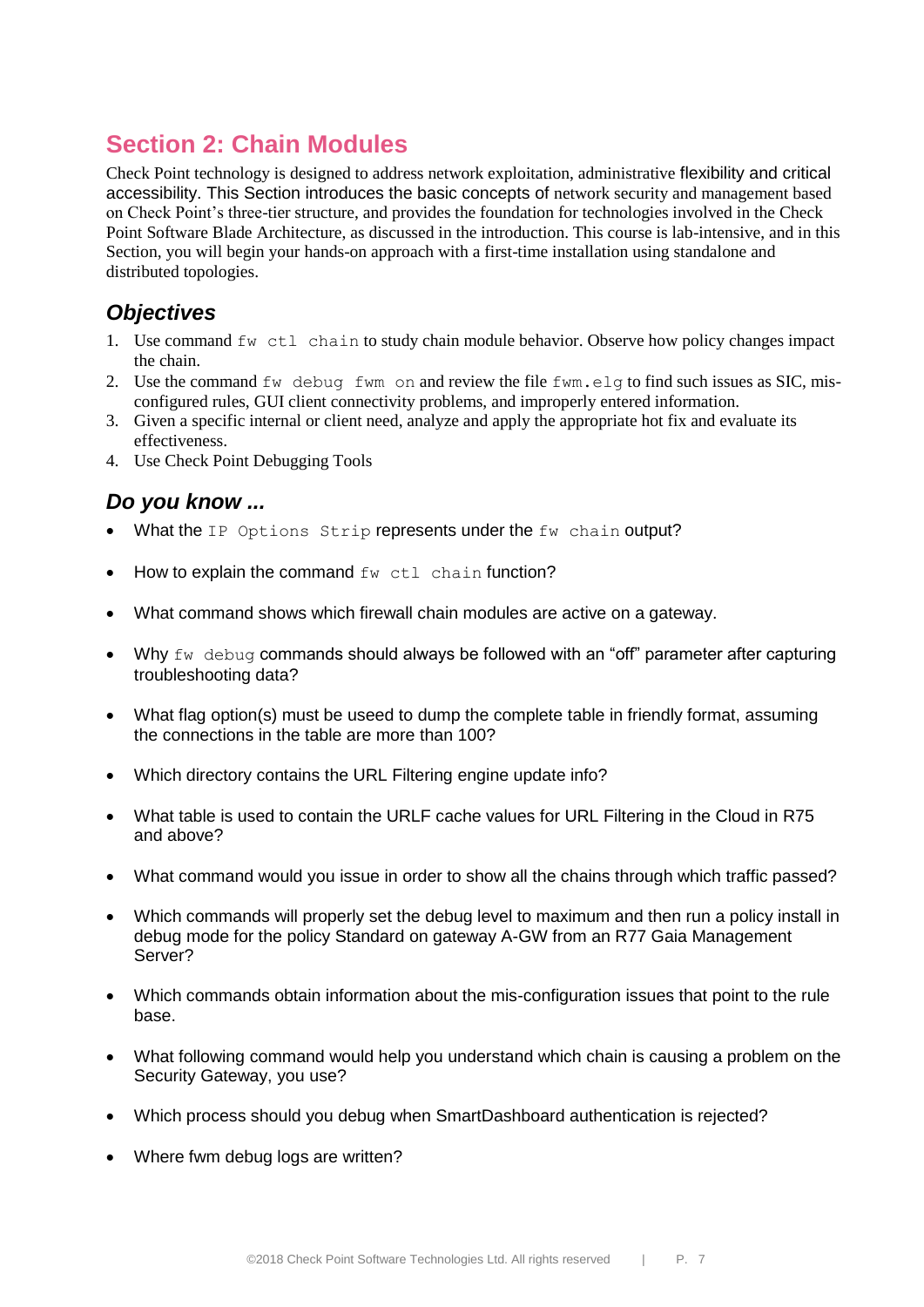## **Section 3: Network Address Translation**

Check Point technology is designed to address network exploitation, administrative flexibility and critical accessibility. This Section introduces the basic concepts of network security and management based on Check Point's three-tier structure, and provides the foundation for technologies involved in the Check Point Architecture. These objectives and study questions provide a review of important concepts.

### *Objectives*

- 1. Use commands fw ctl debug and fw monitor to troubleshoot the NAT stages of Automatic Hide NAT and Automatic Static NAT.
- 2. Configure Manual NAT to define specific rules in unique NAT environments.

#### *Do you know ...*

- How to confirm if traffic is actually being dropped by the gateway when unsuccessfully attempting to establish an FTP session between your computer and a remote server?
- What this fw ctl zdebug drop output tells while troubleshooting a DHCP relay issue?

;  $[cpu 1]$ ; $[fw 0]$ ; $fw$   $loop:$   $Packet$   $proto=17$   $10.216.14.108:67$   $\rightarrow$  $172.31.2.1:67$  dropped by fw handle first packet Reason: fwconn init links (INBOUND) failed;

Where 10, 216, 14, 108 is the IP address of the DHCP server and 172, 31, 2, 1 is the VIP of the Cluster.

- What flags to use for the kernel debug when trying to troubleshoot a NAT issue on your network, and you need to verify that a connection is correctly translated to its NAT address?
- Which FW-1 kernel flags should be used to properly debug and troubleshoot NAT issues?
- Which file should be edited to modify ClusterXL VIP hide NAT rules? Where is it located?
- What table.def file should you edit to hide FTP traffic behind the virtual IP of a cluster? Where would it be located?
- What does a tcpdump on the external interface of the gateway, that only shows ARP requests coming from the upstream router, tell you about a connectivity issue with an internal web server? You know that packets are getting to the upstream router.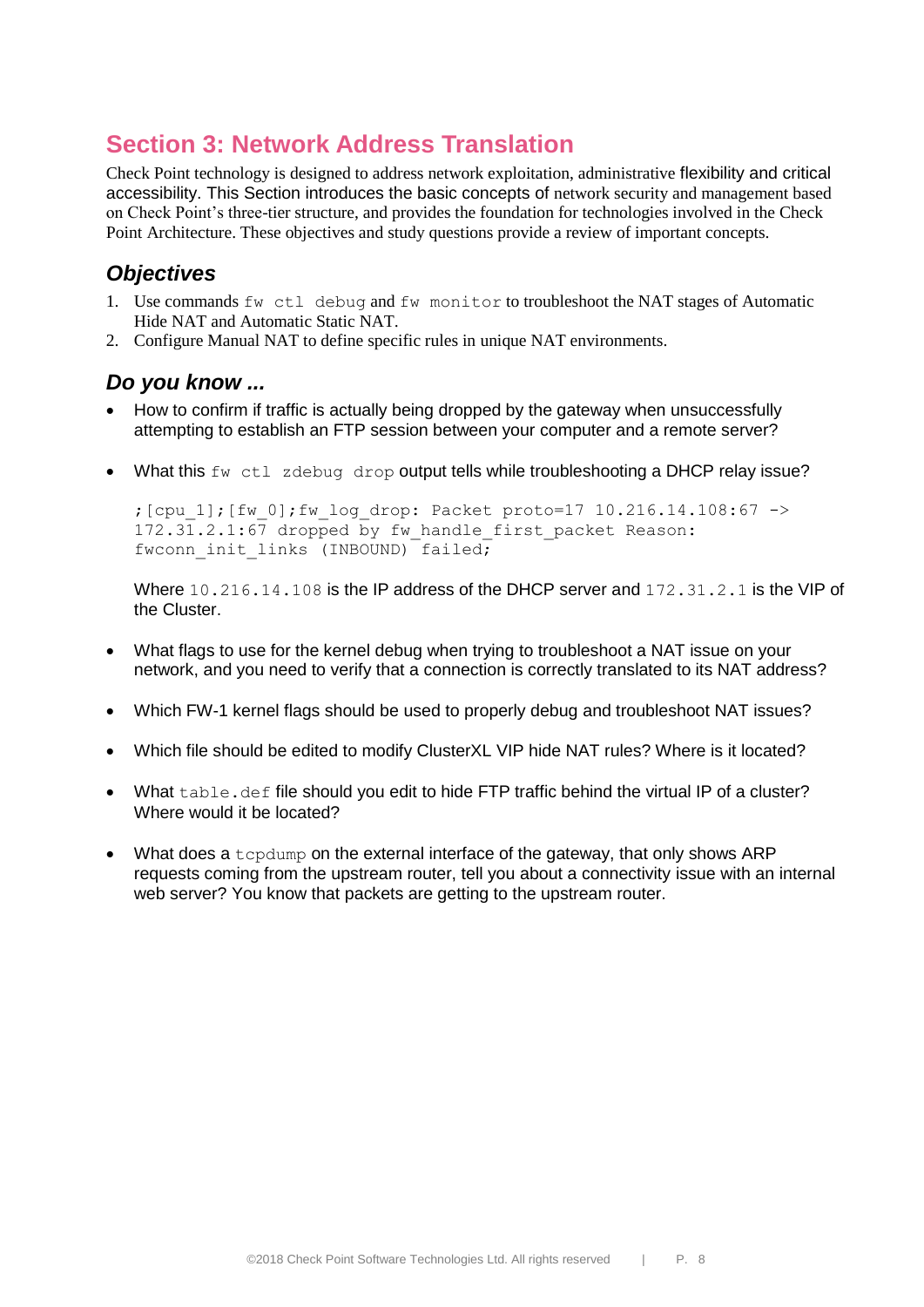# **Section 4: ClusterXL**

#### *Objectives*

- 1. Using commands fw ctl debug and fw ctl kdebug troubleshoot ClusterXL connections from information displayed in debug file.
- 2. Use commands fw tab –t connections and fw tab –t connections –x to review and clear connections table.
- 3. Modify file table.def to allow traffic through a specific cluster member.

- What the state of an active gateway will be using the command  $\texttt{clusterXL}$  admin up with default ClusterXL settings?
- Which command you should use to stop kernel module debugging (excluding SecureXL)?
- Which command you should run to debug the VPN-1 kernel module?
- Which command can be used to see all active modules on the Security Gateway?
- What command you should invoke to change from multicast to broadcast.
- What must be done to ensure proxy arps for both manual and automatic NAT rules function when you have edited the local.arp configuration, to support a manual NAT?
- What command clears all the connection table entries on a security gateway
- How you can see a dropped connection and the cause from the kernel?
- The elements of the 6-tuple when viewing connections using the '*fw tab -t connections*' command?
- How the symbolic link entries point back to the real entry?
- How you would prevent outgoing NTP traffic from being hidden behind a Cluster IP?
- Which command would be best suited for viewing the connections table on a gateway?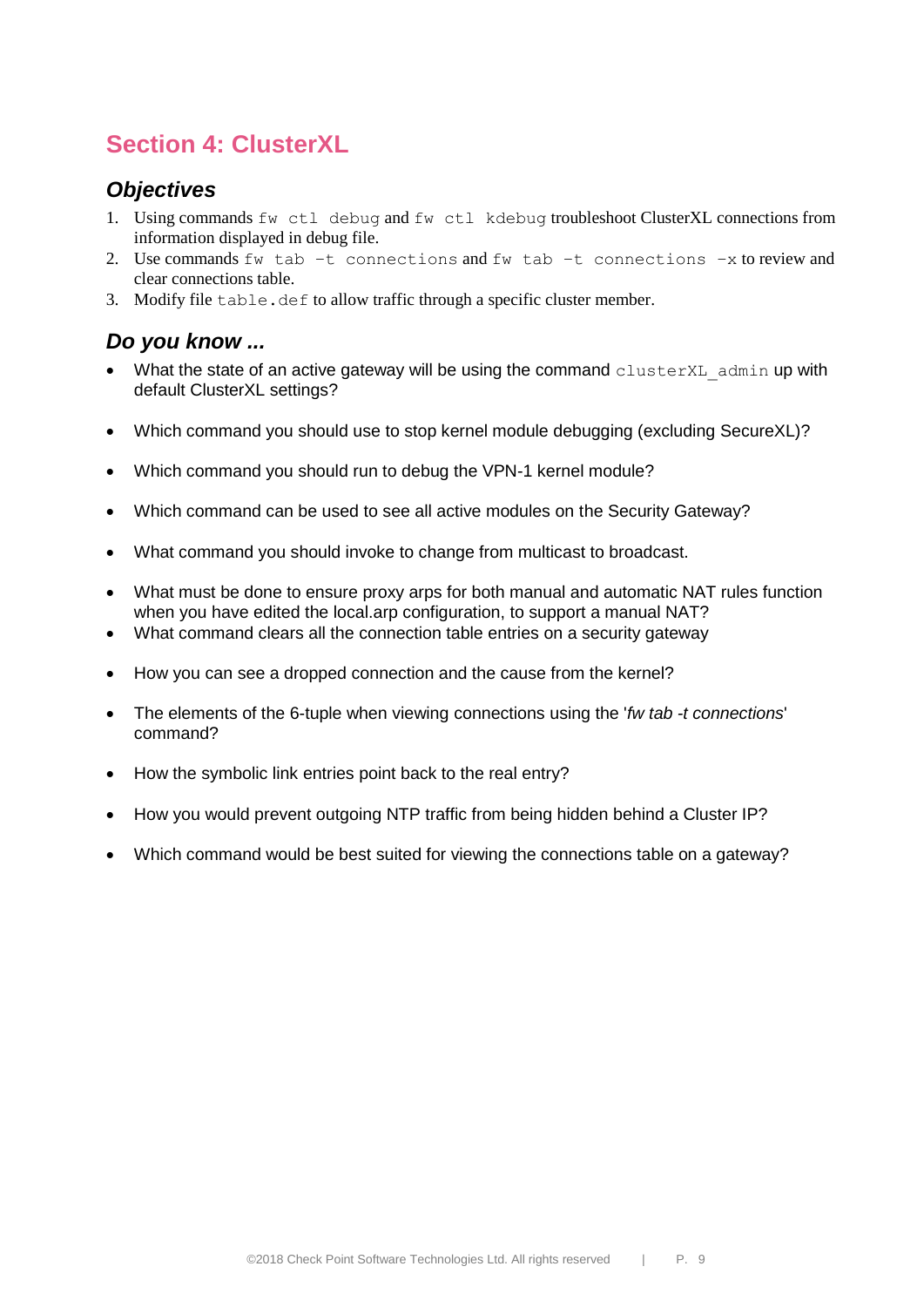• What this cphaprob -i list output tells you about clustering issues?

Clusterb> cphaprob -i list Built-in Devices: Device Name: Interface Active Check Current state: OK Device Name: HA Initialization Current state: OK Device Name: Recovery Delay Current state: OK Registered Devices: Device Name: Synchronization Registration number: 0 Timeout: none Current state: OK Time since last report: 3651.5 sec Device Name: Filter Registration number: 1 Timeout: none Current state: problem Time since last report: 139 sec Device Name: routed Registration number: 2 Timeout: none Current state: OK Time since last report: 3651.9 sec Device Name: cphad Registration number: 3 Timeout: none Current state: OK Time since last report: 3696.5 sec Device Name: fwd Registration number: 4 Timeout: none Current state: OK Time since last report: 3696.5 sec

- Which command you would use to verify table connection info (peak, concurrent) and verify information about cluster synchronization state?
- The functions of the file table.def?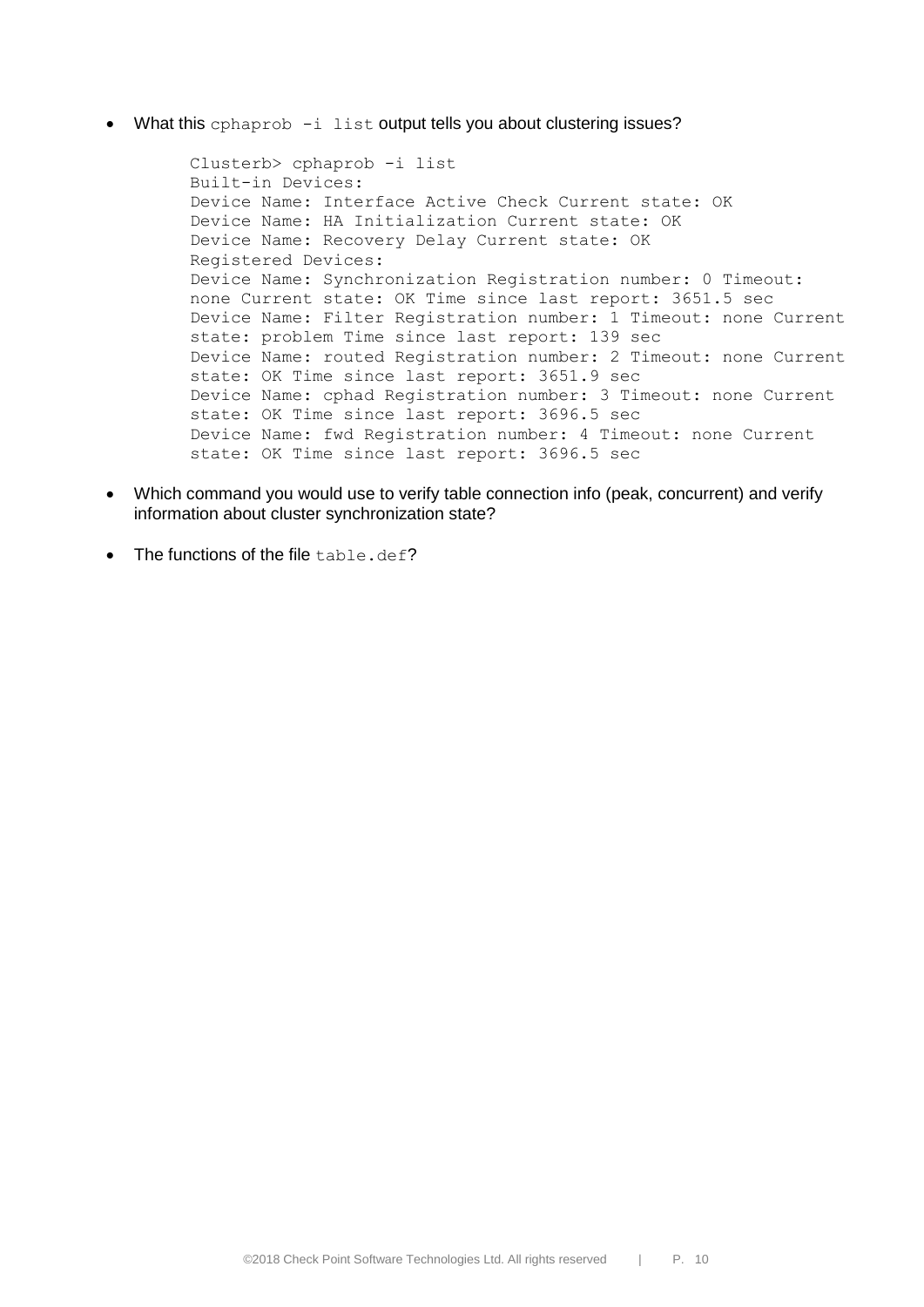# **Section 5: VPN Troubleshooting**

### *Objectives*

- 1. Use command vpn debug to locate source of encryption failures.
- 2. Use command fw monitor to verify VPN connectivity and identify potentially mis-configured VPN's.

### *Do you know ...*

- Which command you run to list established VPN tunnels?
- Where the log file used to log IKE negotiations during VPN tunnel establishment is located?
- Which command displays compression/decompression statistics?
- What debug file you would look at to see what IKE version is being used?
- What file contains IKEv2 debug messages?
- What log file shows the keep alive packets during the debug process?
- What log file shows the processes that participate in the tunnel initiation stage?
- Which program you use to analyze Phase I and Phase II packet exchanges?
- What this IKEView output tells us about QuickMode Packet 1?

| <b>Billing moning</b> the sign                                                                                                                                                                                                                                                                                                                                                                                                                                                                                                     | لعرصت                                                                                                                                                                                                                                                                                                                                       |
|------------------------------------------------------------------------------------------------------------------------------------------------------------------------------------------------------------------------------------------------------------------------------------------------------------------------------------------------------------------------------------------------------------------------------------------------------------------------------------------------------------------------------------|---------------------------------------------------------------------------------------------------------------------------------------------------------------------------------------------------------------------------------------------------------------------------------------------------------------------------------------------|
| File Edit View Special Help                                                                                                                                                                                                                                                                                                                                                                                                                                                                                                        |                                                                                                                                                                                                                                                                                                                                             |
| $\log  x  +  \mathbf{X} $<br>o<br>ಡ                                                                                                                                                                                                                                                                                                                                                                                                                                                                                                |                                                                                                                                                                                                                                                                                                                                             |
| E-IKE Debugging Irfo<br>白-172.22.102.1<br>Fi-P1 Main Mode ==> Wed Jan 4 2006 From: 09:51:06 To: 09:51:06<br>El-P2 QuickMode ==> Wed Jan 4 2006 From: 09:51:06 To: 09:51:06<br>白 QM packet 1 (09:51:06) - (10.2.4.0 255.255.255.0) - (10.2.2.0 2 Length:<br>Header<br>Hash<br>白- Security Association<br>日 prop1 PROTO_IPSEC_ESP (99 6d 52 49)<br>tran1 ESP_AES<br>-- Nonce<br>$\ln 10$<br>i ID<br>面 QM packet 2 (09:51:06) - (10.2.4.0 255.255.255.0) - (10.2.2.0 2<br>面- QM packet 3 (09:51:06)<br>ॻऻ॒ॻ<br>$\left  \cdot \right $ | Transform Payload - ESP AES<br>Next Payload:<br><b>NONE</b><br>Reserved:<br>$\overline{0}$<br>UU 20<br>(32)<br>TransNum:<br>$\mathbf{1}$<br>TransId:<br>12<br>Reserved2:<br>00 00<br>(0)<br>SA Life Type:<br>Seconds<br>SA Life Duration:<br>3600<br>Authentication Alq:<br>HMAC-MD5<br>Encapsulation Mode:<br>Tunnel<br>Key Length:<br>128 |
|                                                                                                                                                                                                                                                                                                                                                                                                                                                                                                                                    |                                                                                                                                                                                                                                                                                                                                             |
| 172.22.102.1\QuickMode\QM packet 1 (09:51:06) - (10.2.4.0 255.255.255.0) - (10.2.2.0 255.255.255.0)\Security Association\prop                                                                                                                                                                                                                                                                                                                                                                                                      | NUM                                                                                                                                                                                                                                                                                                                                         |

*<u>Collective</u>* 

- What files you want to analyze after running a VPN debug on a problematic gateway?
- What mode in a VPN configuration, can be used to increase throughput by bypassing firewall enforcement?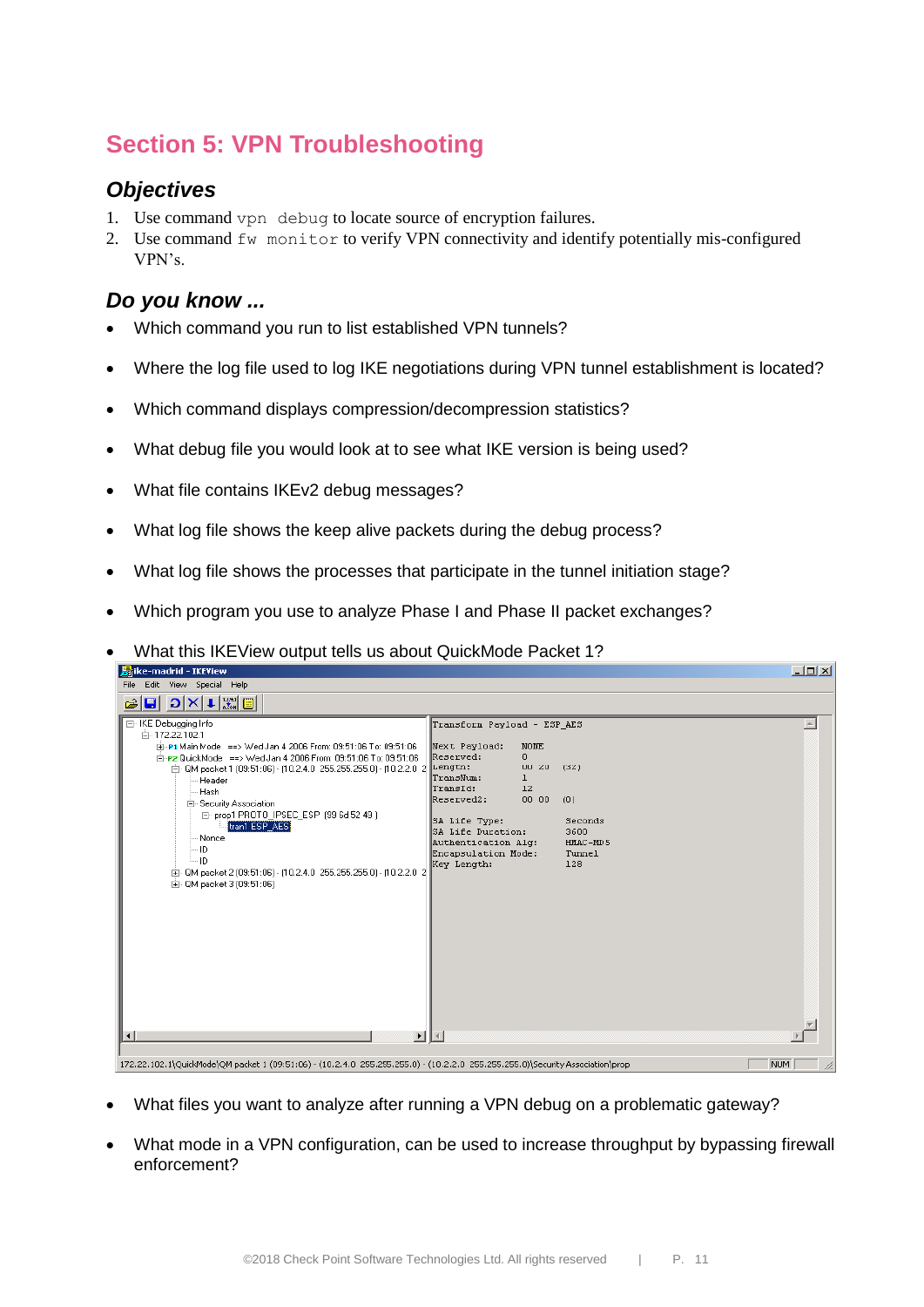- Which of the following debug logs is essential When VPN user-based authentication fails?
- The most likely cause when you get a drop log that states "No proposal chosen"?
- What is never affected by incorrect OS time and date configuration when troubleshooting VPNs?
- The issue when you notice on the output of "fw monitor -e "host(172.21.1.10), accept;"" that packets are going through the inbound chain (i -> I) and then disappearing after the outbound chain (o -> \_\_), while you were expecting to see the packet leave on O.
- What is the best solution for site-to-site-VPN connections when you see the SmartLog error message: *Encryption failure: Clear text packet should be encrypted*
- How to completely shut down a VPN between two security gateways?
- The things that can be done with the command vpn  $tu$ ?
- How to generate the vpn.elg file to troubleshoot VPN related issues?
- Which folder contains the VPN debug files?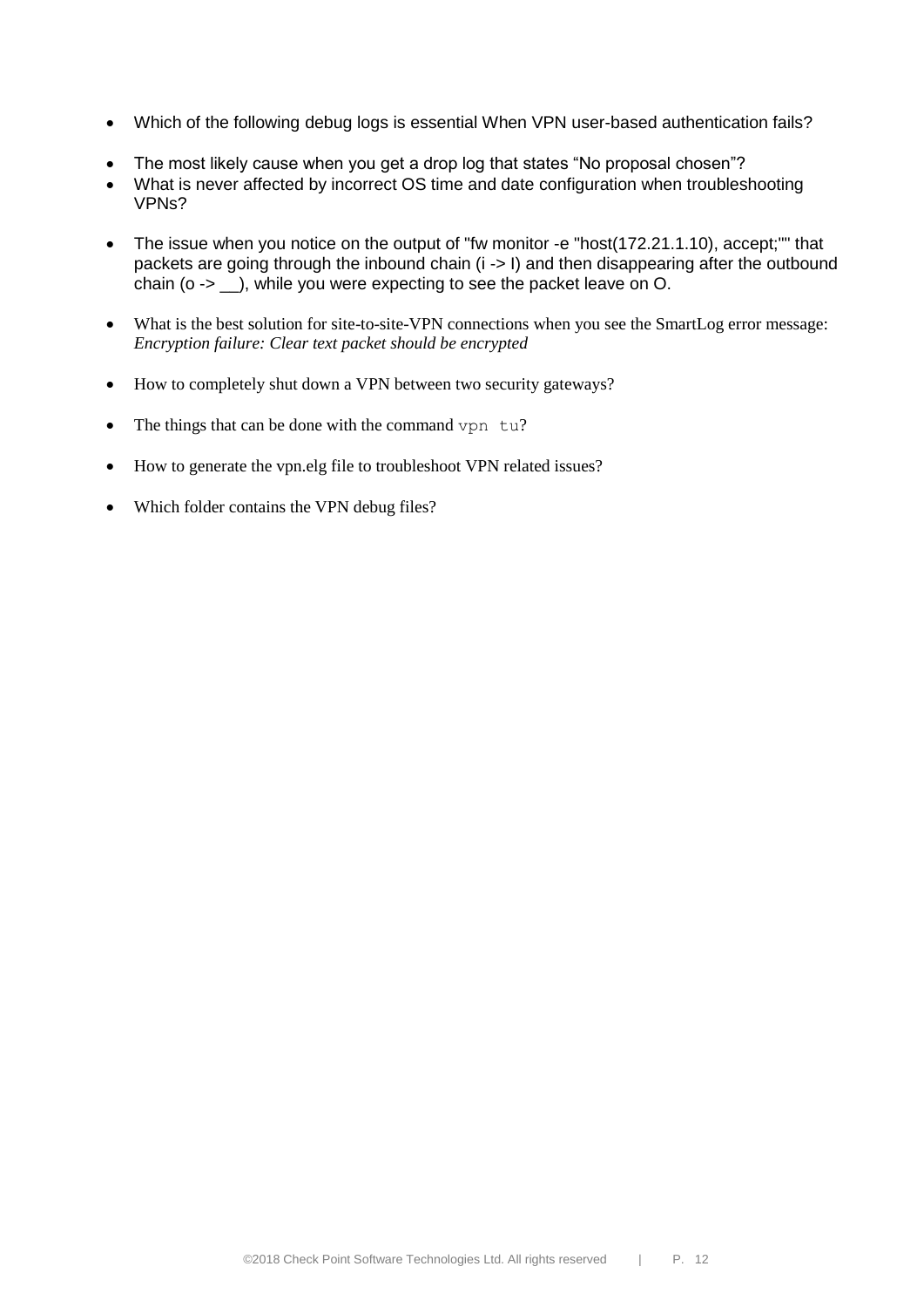# **Section 6: SecureXL Acceleration debugging**

#### *Objectives*

1. Use commands  $f_{W}$  accel and kernel debug to view acceleration tables and verify accelerated connections.

### *Do you know ...*

- What command you should run to determine if Accept, Drop and NAT templating is enabled?
- What command should be used to determine on what rule templates are disabled?
- What effect a TIME object has on the following rules?
- What information the command fwaccel stat displays?
- How you initialize the debug buffer to 48000 when running a SecureXL debug?
- What command you would use to determine if a particular connection is being accelerated by SecureXL?
- What process the firewall starts when a new packet has arrived to the interface and finds no match when compared with the connection table?
- How to check the overall SecureXL statistics?
- When rules, that include identity awareness access roles, are accelerated through SecureXL?
- Why the command  $f_{W}$  monitor –e accept dport = 443 would NOT show the TCP ack packet when engaged in connection troubleshooting?
- When rules including Identity Awareness Access (IDA) roles are accelerated through SecureXL?
- The BEST way to start the analysis for optimizing a customer firewall rule base?
- The F flag's meaning in the output of "fwaccel conns"?
- What command displays a summary of connections accelerated versus those that are not?
- The principle theory behind the SecureXL function?
- How SecureXL can be enabled or disabled?

# **Section 7: Hardware Optimization**

#### *Objectives*

- 1. Identify the correct Check Point Hardware/Appliances for a given scenario
- 2. Performance tuning and evaluation of complex networks and technologies
- 3. Scope proper sizing of hardware based on customer requirements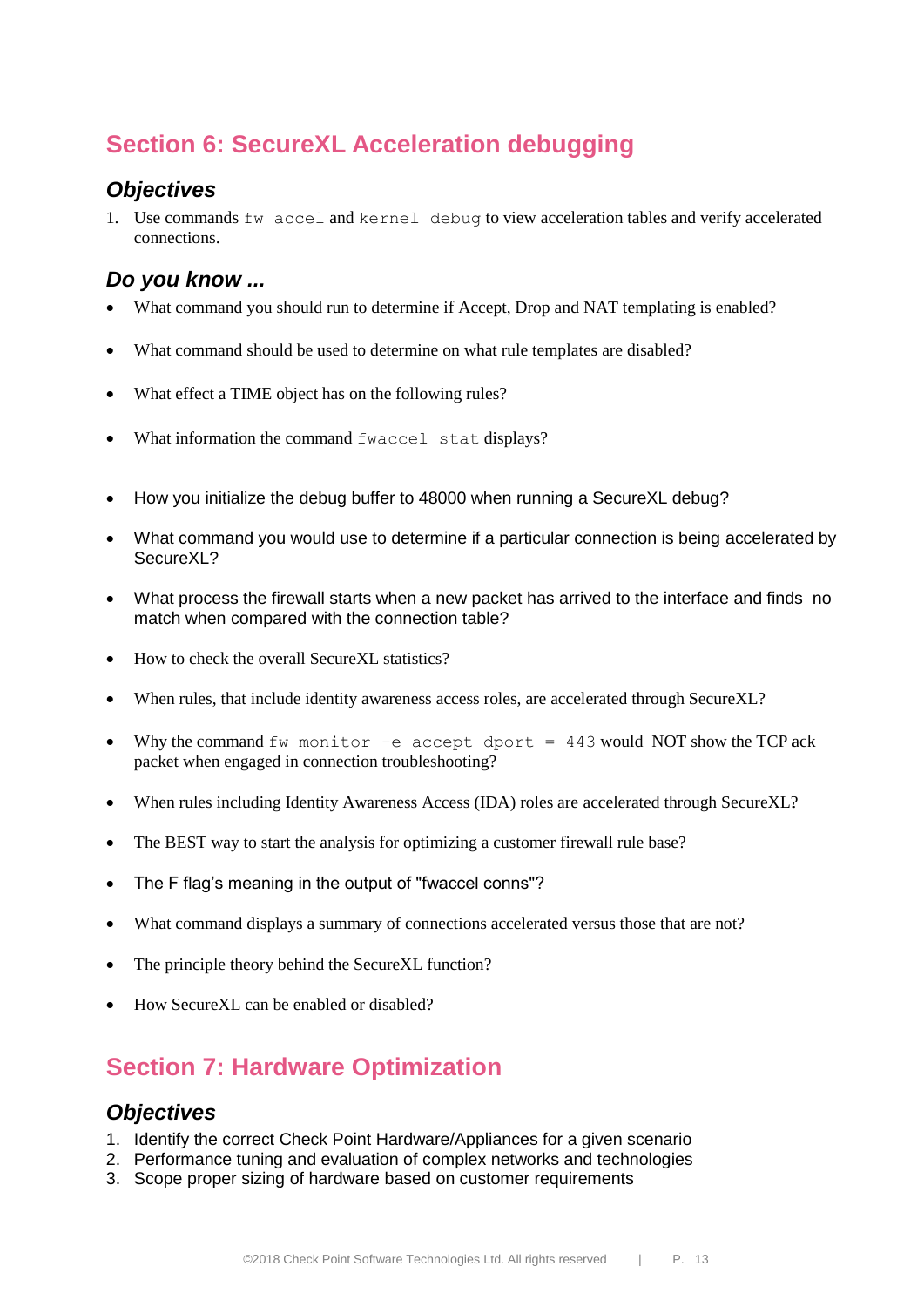- 4. Use command ethtool to tune NIC performance.
- 5. Edit arp cache table to increase size to improve performance.
- 6. Use command fw ctl pstat to improve load capacity.
- 7. Use the fwaccel stat and fwaccel stats outputs to tune the firewall rule base.

- The expected ClusterXL status in an HA cluster, when you modify the number of cores given to CoreXL, on only one member using cpconfig and then reboot?
- Which information CANNOT be displayed by using the command cat /proc/cpuinfo?
- What happens to manual changes in the \$FWDIR/conf/local.arp file when adding Proxy ARP entries through the GAiA portal or Clish?
- What causes the kernel message: kernel: neighbor table overflow?
- Which of the following commands would show you the current and peak connection counts in Smart Dashboard?
- What does the command fwaccel templates do?
- Running the command  $f_{W}$  ctl pstat  $-I$  would return what information?
- The best way to find which physical interface matches to interface names (eth1, eth2 etc.)?
- What information the command fw ctl pstat shows ?
- How to check which firewall module causes the latency when a client from IP address 168.128.10.11 tries to access the DMZ server going through the firewall?
- What problems this rule could potentially create in a customer's Application Control/URL filtering policy?

| 14 | 1 M |  | Any<br>_ | <b>Internet</b> | Any Recognized | <b>B</b> Allow | Log | æт<br>H <sub>1</sub> | Anv |
|----|-----|--|----------|-----------------|----------------|----------------|-----|----------------------|-----|
|----|-----|--|----------|-----------------|----------------|----------------|-----|----------------------|-----|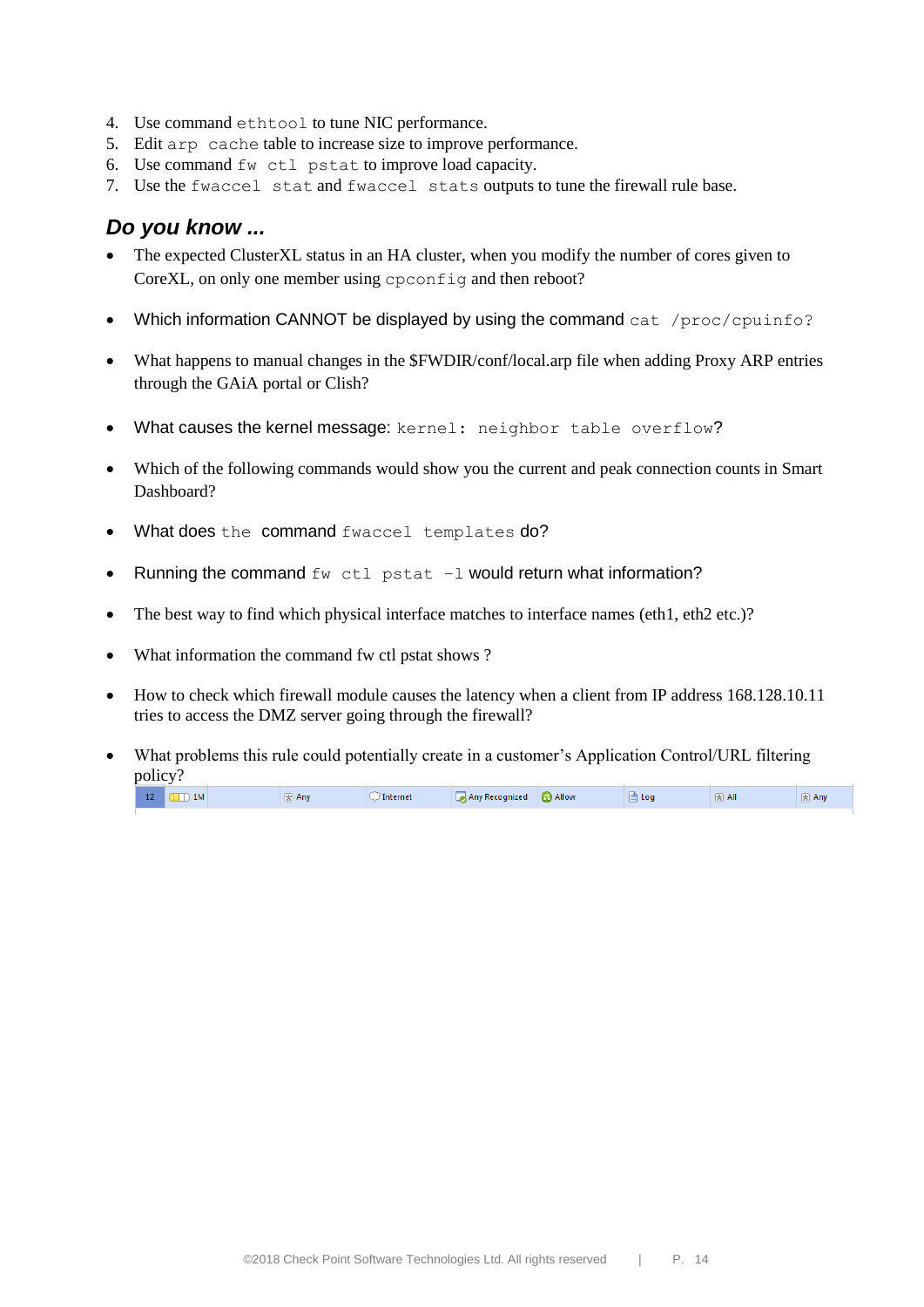# **Section 8: Software Tuning**

### *Objectives*

- 1. Deploy NAT templates to reduce load on Rule Base application.
- 2. Configure cluster synchronization planning to improve network performance.
- 3. Identify performance limiting configurations
- 4. Correct and tune different scenarios
- 5. Identify the causes of performance limiting factors (internal and external factors)

- How Check Point security administrator enables NAT Templates?
- What you should do after editing fwkern.conf to enable NAT templates?
- How you would determine the value of 'Maximum concurrent connections' of the NAT Table?
- Which commands you would use to enable NAT Templates "on the fly"?
- What cphwd nat templates enabled=1 does when entered into fwkern.conf?
- How to check cluster status on two gateways running in HA mode?
- Which command displays FireWall internal statistics about memory and traffic?
- What command checks what is currently set in the Firewall kernel debug?
- What commands sync the connections table with the Active member?
- The best way to see how a firewall is performing while processing packets in the firewall path, including resource usage?
- the best way to see how much traffic went through the firewall that was TCP, UDP and ICMP?
- Which file holds global Kernel values to survive reboot in a Check Point R77 gateway?
- What file determines how NAT acceleration templates are deployed?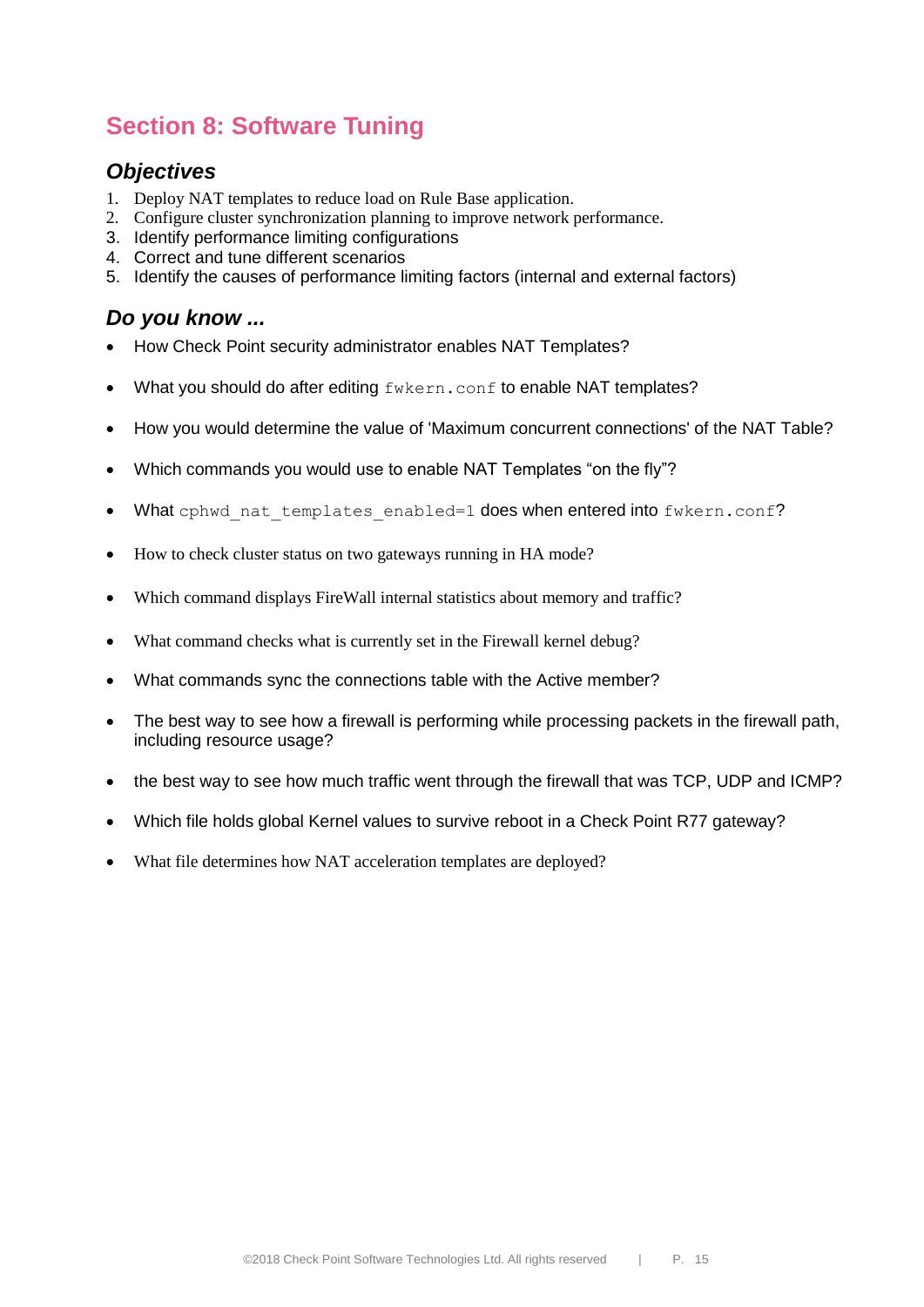# **Section 9: Enable CoreXL**

#### *Objectives*

1. Configure CoreXL for specific cpu task assignment.

#### *Do you know ...*

- The responsibilities of the Secure Network Dispatcher (SND)?
- The method to change the number of cores that CoreXL will use?
- The command to verify what core each gateway interface and firewall instance is currently running on?
- The correct process to increase the number of processing cores on a Check Point security gateway and the number of kernel instances?
- What command displays the Connections Table for specified CoreXL FW instance
- Why would you not see a CoreXL configuration option in cpconfig?
- Where would you go to adjust the number of Kernels in CoreXL?

|                | No. Hits           | <b>Name</b>                    | <b>Source</b>                                         | <b>Destination</b>                                                                          | <b>VPN</b>    | <b>Service</b>                                            | <b>Action</b>      | <b>Track</b>   | <b>Install On</b>                     | Time     |
|----------------|--------------------|--------------------------------|-------------------------------------------------------|---------------------------------------------------------------------------------------------|---------------|-----------------------------------------------------------|--------------------|----------------|---------------------------------------|----------|
|                | $1$ $\Box$ 2M      | Stealth                        | Internal-net-gr corporate-gw                          |                                                                                             | 图 Any Traffic | 图 Any                                                     | O drop             | land Log       | 因 Policy Targets                      | 图 Any    |
|                | 269K<br>$2$ 0 1    | Critical subnet                |                                                       | Æ.<br>Corporate-fina<br>옭 Corporate-inte 몸 Corporate-hr-n 图 Any Traffic<br>볾 Corporate-rnd- |               | 因 Any                                                     | <b>B</b> accept    | <b>The Log</b> | Corporate-gw                          | 因 Any    |
| 3 <sup>7</sup> | - 1                | 704K HR Server Allow           | 83 John Adams R<br>8 HR Partners M <b>显 HR Server</b> |                                                                                             | 图 Any Traffic | <b>BE CIFS</b><br>TCP microsoft-ds<br>UDP microsoft-ds-ur | accept (display ca | l log          | Corporate-gw<br><b>Em</b> Remote-1-aw | 因 Any    |
|                |                    | 4 <b>ID 934K Outbound HTTP</b> | A Remote-2-inter                                      | 因 Any                                                                                       | 因 Any Traffic | TCP http                                                  | Client Auth        | land Log       | Remote-2-aw                           | 因 Any    |
|                | $5 \quad \Box$ 918 | <b>Tech support</b>            | <b>显 Tech-Support</b>                                 | Remote-1-web R Any Traffic                                                                  |               | TCP http                                                  | <b>B</b> accept    | land Log       | Remote-1-aw                           | Work-Hou |

Which rule disables SecureXL in the policy below?

- What is the command to check the number of connections each core is processing when troubleshooting a performance problem on multicore firewall that is using CoreXL?
- What command you would use to check if CoreXL is enabled?
- Which command will allow you to change firewall affinity and survive a reboot with no further modification?
- What command you could run if you suspect that the number of cores are not matched on both cluster members.
- What the following command and output tell you about system performance problems?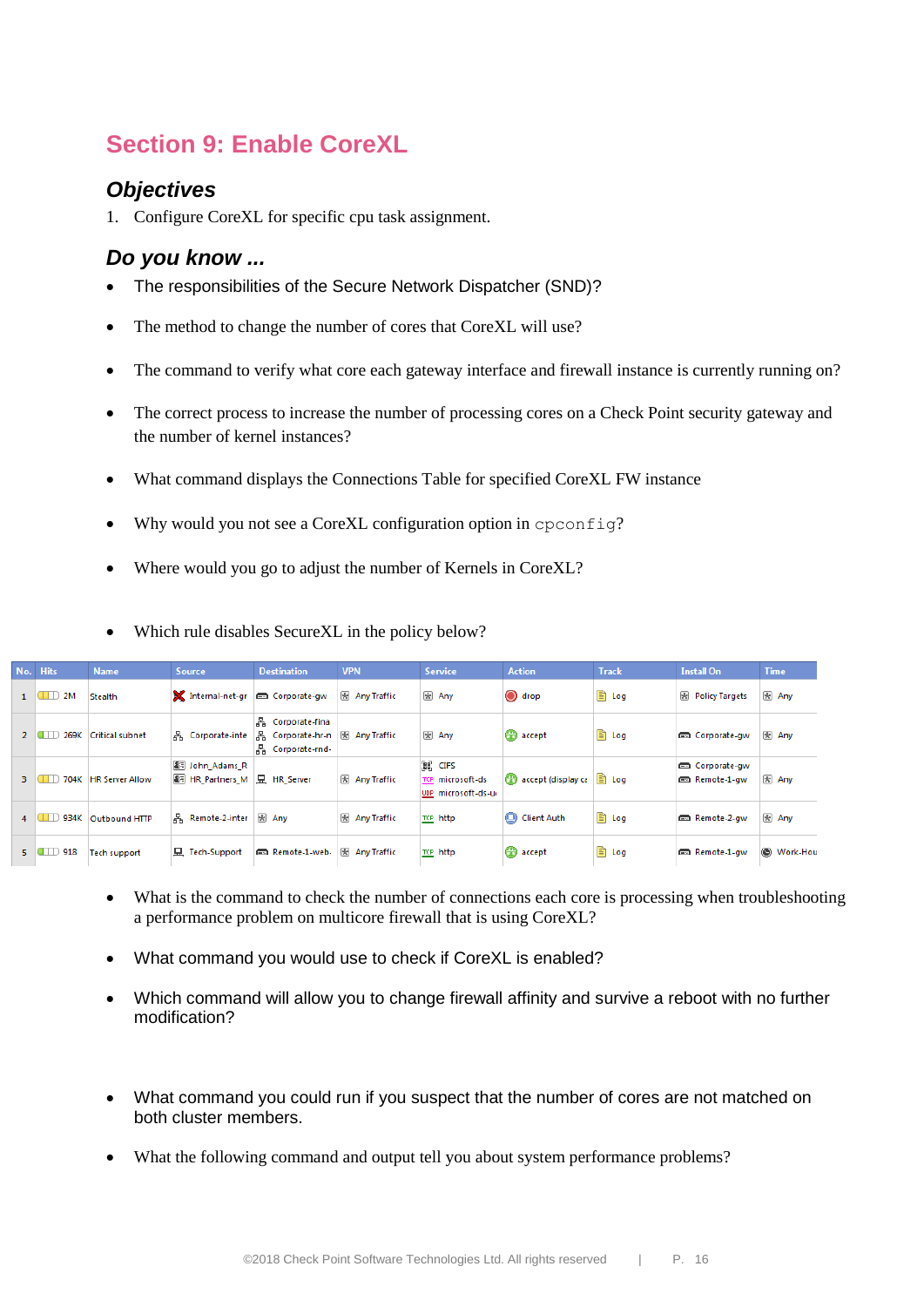```
fw affinity -l -a -v 
Output:
Interface eth0 (irq 154): CPU 0
Interface eth1 (irq 178): CPU 1
Interface eth2 (irq 202): CPU 2
Interface eth4 (irq 59): CPU 3
Interface eth5 (irq 83): CPU 4
Interface eth6 (irq 107): CPU 5
Interface eth7 (irq 131): CPU 6
Kernel fw_0: CPU 7
Kernel fw_1: CPU 3
Kernel fw_2: CPU 6
Kernel fw_3: CPU 2
Kernel fw_4: CPU 5
Kernel fw_5: CPU 1
```
What the command fw ctl multik stat shows?

What do these commands/output tell you about system performance?

```
top - n 2
-------------------------
2.0% us, 1.0% sy, 0.0% mi, 10.0% ma, 0.0% wa, 0.1% mi, 07.0%<br>8026140k total, 5541784k used, 2484356k free, 319092k buffers<br>10482296k total, 0k used, 10482296k free, 1725064k cached
Mem:
                                                              319092k buffers
Swap: 10482296k total,
              PR NI VIRT RES SHR S %CPU %MEM TIME+ COMMAND
  PTD USER
            16 0 0 0 0 0 0 5 100 0.0 7022:29 fw_worker_0<br>
15 0 0 0 0 0 5 55 0.0 2359:32 fw_worker_2<br>
15 0 0 0 0 0 s 45 0.0 2359:32 fw_worker_2<br>
15 0 0 0 0 s 45 0.0 2351:32 fw_worker_3<br>
15 0 661m 146m 24m s 4 1.9 278:27.06 fw_full<br>
16
8073 admin 16 0 0 0 0 0 5 100 0.0 7022:29 fw_worker_0
 8075 admin
 8076 admin
 8074 admin
 9482 admin
9875 admin<br>8908 admin
30619 admin
   1 admin
   2 admin
   3 admin
    4 admin
   5 admin<br>6 admin
    7 admin
    8 admin
__________________________
fw ctl multik stat
________________________
ID | Active | CPU | Connections | Peak
11466 |
  0 | Yes
                   \sqrt{1} 5
                                   T
                                                                15986
  1 | Yes
                   \vert 4
                                 n To
                                               8743 |
                                                                11753
                \frac{1}{3}2 | Yes
                                \sim 100
                                                6791 |
                                                                10022
  3 | Yes
                                 \sim 10^{-1}\vert 2
                                                6683 |
                                                                8595
Enabled blades
__________________________
fw vpn cvpn urlf appi ips identityServer
```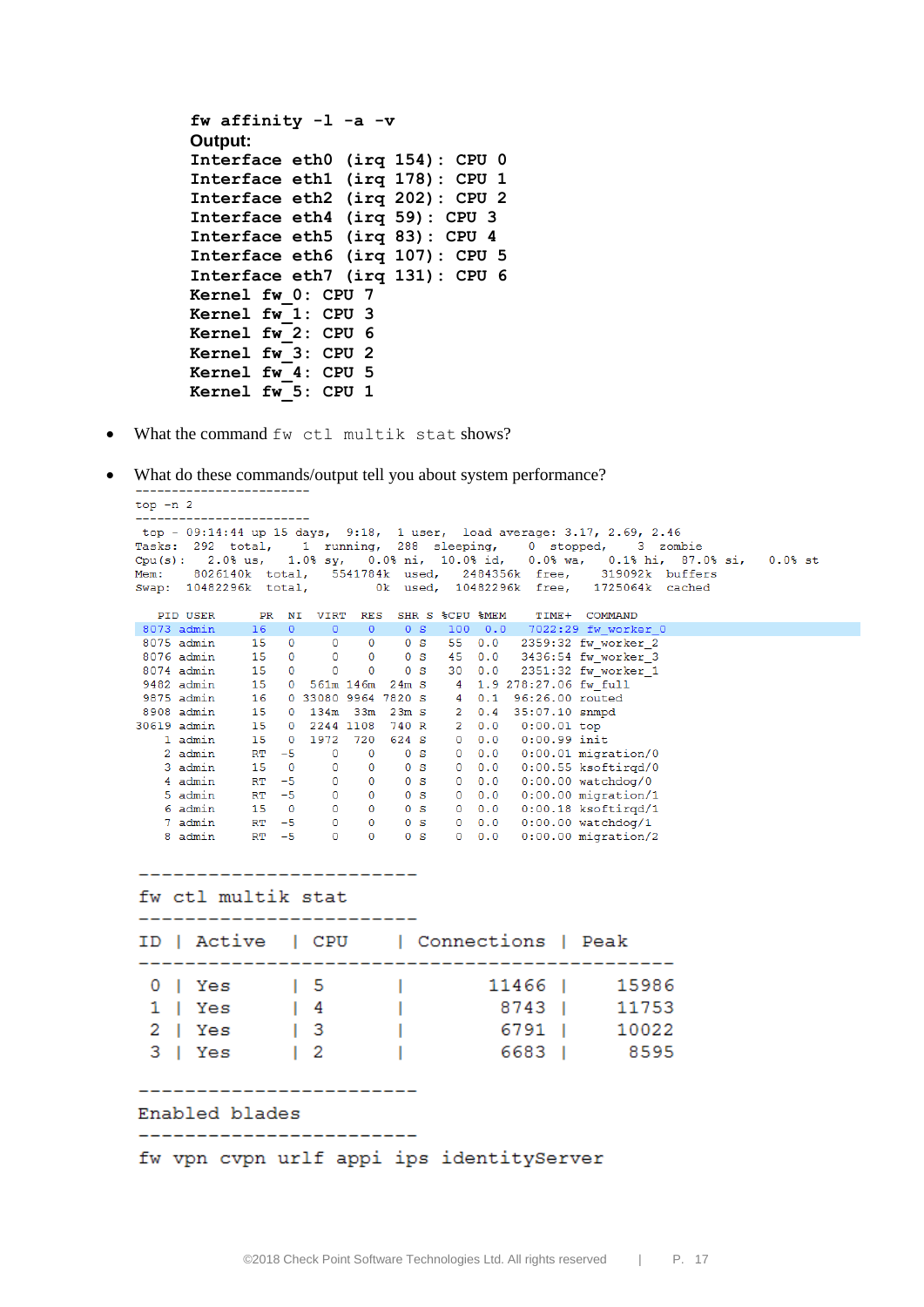fw affinity  $-1$   $-a$   $-v$ -------------------------Interface eth1-05 (irq 186): CPU 0 Interface eth1-06 (irq 202): CPU 1 Interface eth1-08 (irq 234): CPU 1 Interface eth1-01 (irq 59): CPU 0 Interface eth1-02 (irq 75): CPU 1 Interface eth1-03 (irq 99): CPU 0 Interface Sync (irq 139): CPU 1 Interface Mgmt (irq 155): CPU 0 Kernel fw 0: CPU 5 Kernel fw 1: CPU 4 Kernel fw\_2: CPU 3 Kernel fw 3: CPU 2 Daemon rtmd: CPU all Daemon fwpushd: CPU all Daemon pdpd: CPU all Daemon rad: CPU all Daemon usrchkd: CPU all Daemon vpnd: CPU all Daemon in.asessiond: CPU all Daemon fwd: CPU all Daemon pepd: CPU all Daemon in.geod: CPU all Daemon mpdaemon: CPU all Daemon cpd: CPU all

Daemon cprid: CPU all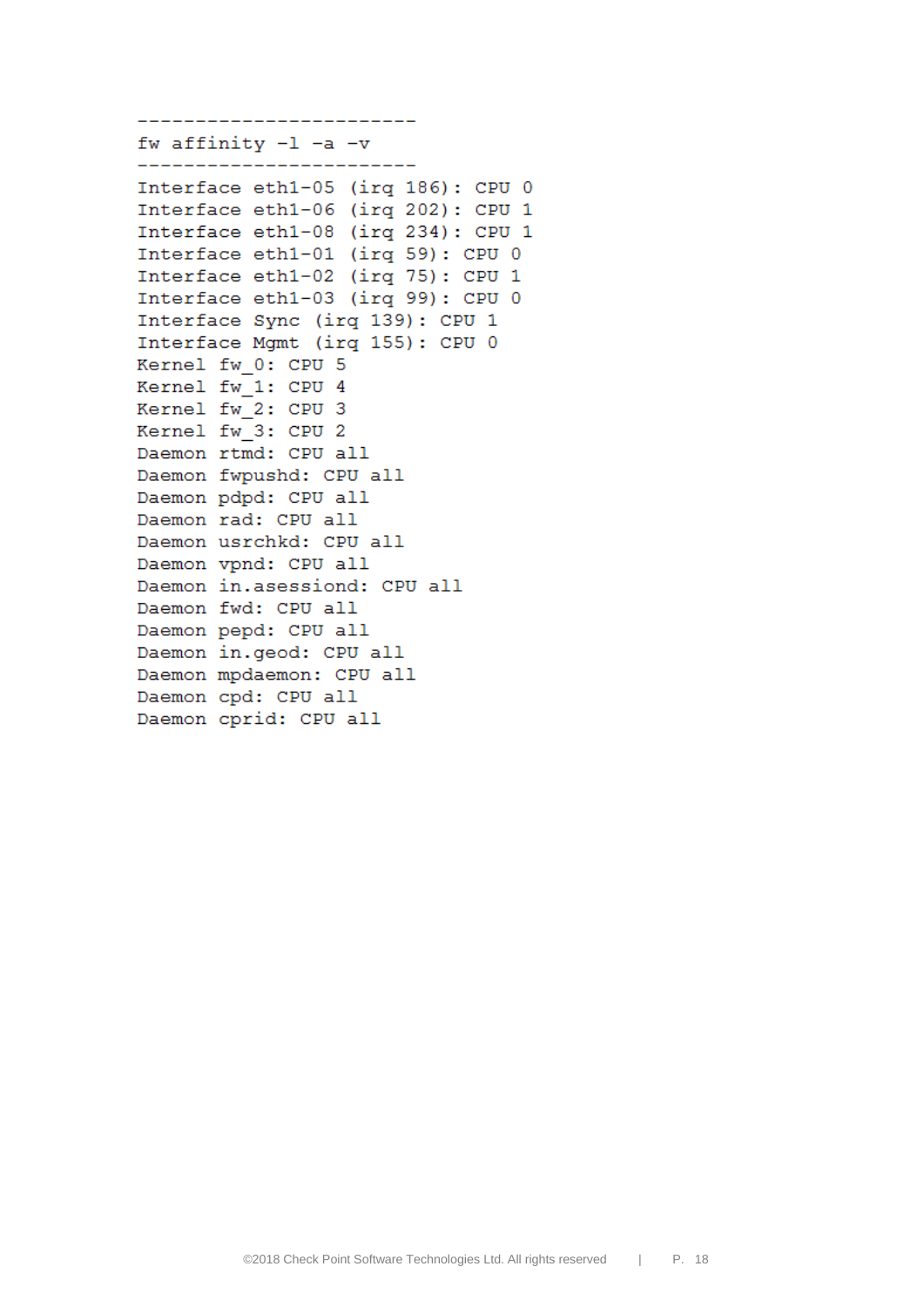# **Section 10: IPS**

#### *Objectives*

- 1. Configure IPS to reduce false positives.
- 2. Use command fw ctl zdebug to improve logging efficiency.
- 3. Use IPS Bypass to improve performance.

- Which actions prevent TCP-ACK packets continuing indefinitely back and forth and thus creating an "ACK storm"?
- Where you enable INSPECT debugging?
- What we can understand from this IPS profile output regarding the performance of the environment?

| Protection                         | ≣           | Confide $\bullet$ Perform $\bullet$ | Industry Re    | Release D | Products             | Supporte   | 圓<br>ABC Corp                |  |
|------------------------------------|-------------|-------------------------------------|----------------|-----------|----------------------|------------|------------------------------|--|
| <b>A.</b> Network Quota            | Medium<br>н | <b>Critical</b>                     | CAN-2002-0     | INA)      | <b>TO IPS Blade</b>  | <b>R65</b> | <b>Inactive</b>              |  |
| <b>J</b> SYN Attack                | High<br>÷   | <b>Critical</b>                     | CVE-2002-1     | <b>NA</b> | <b>IV</b> IPS Blade  | <b>R65</b> | Inactive                     |  |
| <b>Small PMTU</b>                  | High        | <b>Critical</b>                     | None           | <b>NA</b> | <b>IV</b> IPS Blade  | <b>R65</b> | Inactive                     |  |
| TCP Window Size Enforcement        | Low         | Critical                            | CVE-2008-4     | 9/8/2009  | <b>IV</b> IPS Blade  | <b>R65</b> | Detect<br>$\sim$             |  |
| Initial Sequence Number (ISN) S    | ≡<br>High   | <b>Critical</b>                     | CVE-2002-1 INC |           | <b>IVOLUPS</b> Blade | <b>R65</b> | Inactive                     |  |
| Time to Live (TTL) Masking         | High        | Critical                            | None           | <b>NA</b> | <b>IV</b> IPS Blade  | <b>R65</b> | Inactive                     |  |
| <b>T</b> IP ID Masking             | High        | <b>Critical</b>                     | None           | NA)       | <b>IV</b> IPS Blade  | <b>R65</b> | <b>Inactive</b>              |  |
| V Malicious IPs                    | Medium      | <b>Critical</b>                     | None           | <b>NA</b> | <b>IVO IPS Blade</b> | <b>R65</b> | Inactive                     |  |
| Microsoft Windows HTTP Servic      | Medium      | <b>Critical</b>                     | CVE-2009-0     | 4/14/2009 | <b>IVO</b> IPS Blade | <b>R65</b> | Detect<br>$\sim$             |  |
| Domains Block List                 | Medium      | <b>Critical</b>                     | None           | <b>NA</b> | <b>IV</b> IPS Blade  | <b>R65</b> | <b>Inactive</b>              |  |
| Scrambling                         | Medium      | <b>Critical</b>                     | CVE-2007-3     | <b>NA</b> | <b>TO IPS Blade</b>  | <b>R65</b> | <b>Inactive</b>              |  |
| DIV Inbound DNS Requests           | Low         | <b>Critical</b>                     | None           | <b>NA</b> | <b>IV</b> IPS Blade  | <b>R65</b> | $\sim$<br>Detect             |  |
| V Mismatched Replies               | Medium      | <b>Critical</b>                     | None           | <b>NA</b> | <b>IV</b> IPS Blade  | <b>R65</b> | Inactive                     |  |
| 17 Squid Proxy Invalid HTTP Respo  | Medium      | Critical                            | CVE-2009-2     | 8/23/2009 | <b>IV</b> IPS Blade  | <b>R65</b> | <b>Inactive</b>              |  |
| 17 Backdoor Troian: Arabian-Attack | Medium      | <b>Critical</b>                     | None           | 5/24/2009 | <b>IVOLUPS</b> Blade | <b>R65</b> | Inactive                     |  |
| 1.6 Backdoor Trojan: SRaT 1.6      | Medium      | <b>Critical</b>                     | None           | 5/24/2009 | <b>IV</b> IPS Blade  | <b>R65</b> | Inactive                     |  |
| 7 Backdoor Trojan: Biodox          | Medium      | <b>Critical</b>                     | None           | 5/24/2009 | <b>IV</b> IPS Blade  | <b>R65</b> | Detect<br>$\rightsquigarrow$ |  |
| 17 Backdoor Trojan: BRX Rat 0.02   | Medium      | <b>Critical</b>                     | None           | 5/24/2009 | <b>IVO IPS Blade</b> | <b>R65</b> | <b>Inactive</b>              |  |
| 17 Backdoor Trojan: Kaju           | Medium<br>œ | <b>Critical</b>                     | None           | 5/24/2009 | <b>IVO IPS Blade</b> | <b>R65</b> | Detect<br>$\sim$             |  |
| 17 Backdoor Trojan: Octopus 0.1    | Medium      | <b>Critical</b>                     | None           | 5/24/2009 | <b>IV</b> IPS Blade  | <b>R65</b> | <del>L</del> √ Detect        |  |
| 7 Backdoor Trojan: Virut.n         |             | Medium <b>A</b> Critical            | None           | 5/24/2009 | <b>IVO</b> IPS Blade | <b>R65</b> | $\sim$<br>Detect             |  |
| 7 Header Spoofing                  |             | Medium   Critical                   | None           | <b>NA</b> | <b>IVO IPS Blade</b> | <b>R65</b> | Inactive                     |  |

- Which of the two initial IPS profiles is the more resource intensive?
- What does a high confidence rating mean in IPS?
- Under what circumstances IPS bypass would be enforced?
- What feature you would configure to disable inspection if a high cpu usage develops when your Customer enables IPS inspection in his Corporate Cluster?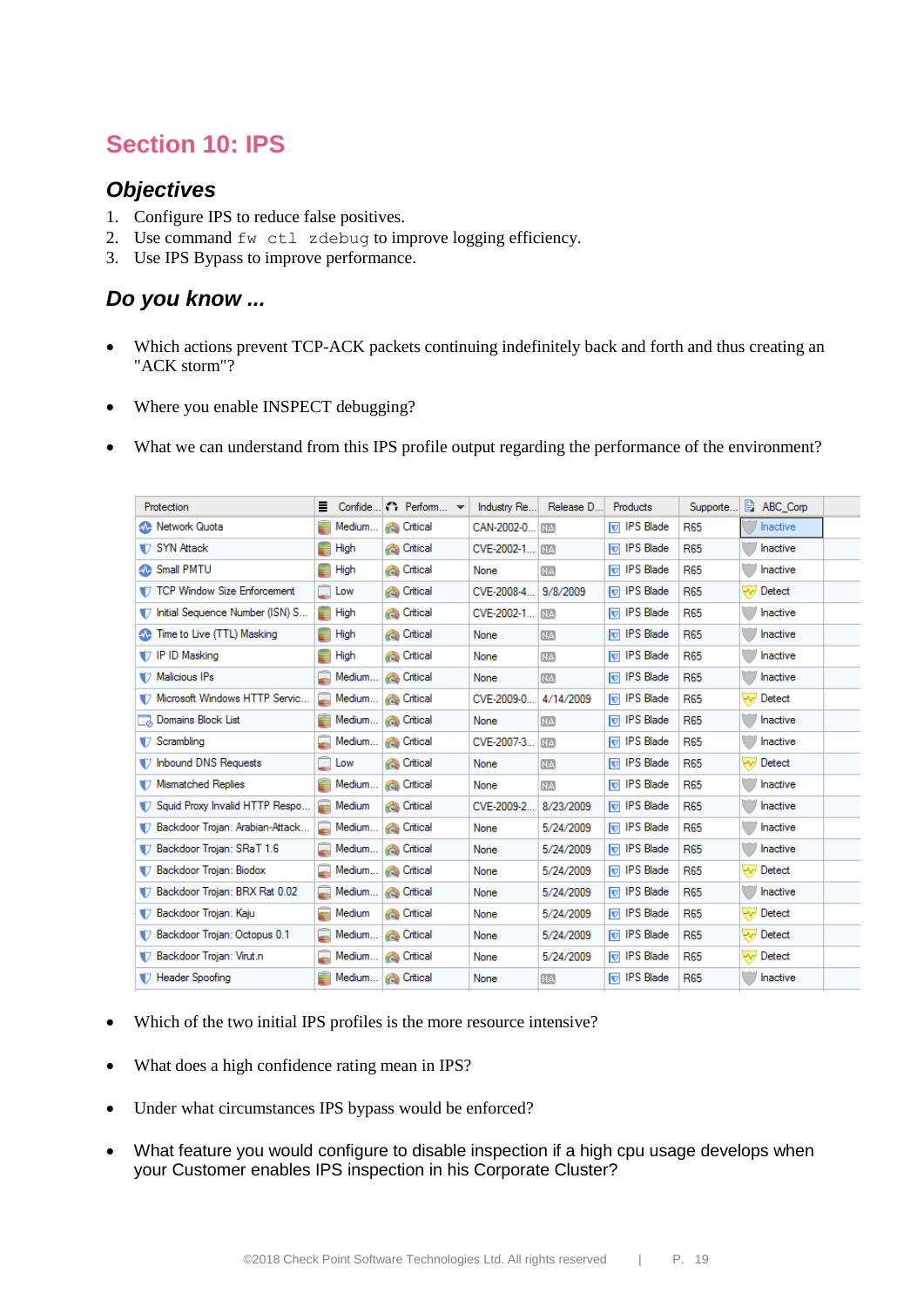- The best process for making changes on the Enterprise gateway only in the following scenario?
	- You have created a number of profiles and activated the relevant protections.
	- Afterwards, you decide that the 'Enterprise gateway' should allow instant messaging.
	- The current profile enabled for Enterprise gateway blocks instant messaging.
	- The profile for the Enterprise gateway is currently being used on the Voyager gateway and the Bird of Prey gateway.

### **Section 11: IPV6**

#### *Objectives*

1. Deploy IPV6 in a local environment

- What command displays the IPV6 routes?
- What command displays the IPV6 status?
- How to erase all IPV6 connection tables?
- How to configure the sync interface in a ClusterXL that uses IPV6 Addressing?
- The command to monitor IPV6 packets in a kernel module?
- If it is possible to operate a security gateway entirely with IPV6 addressing?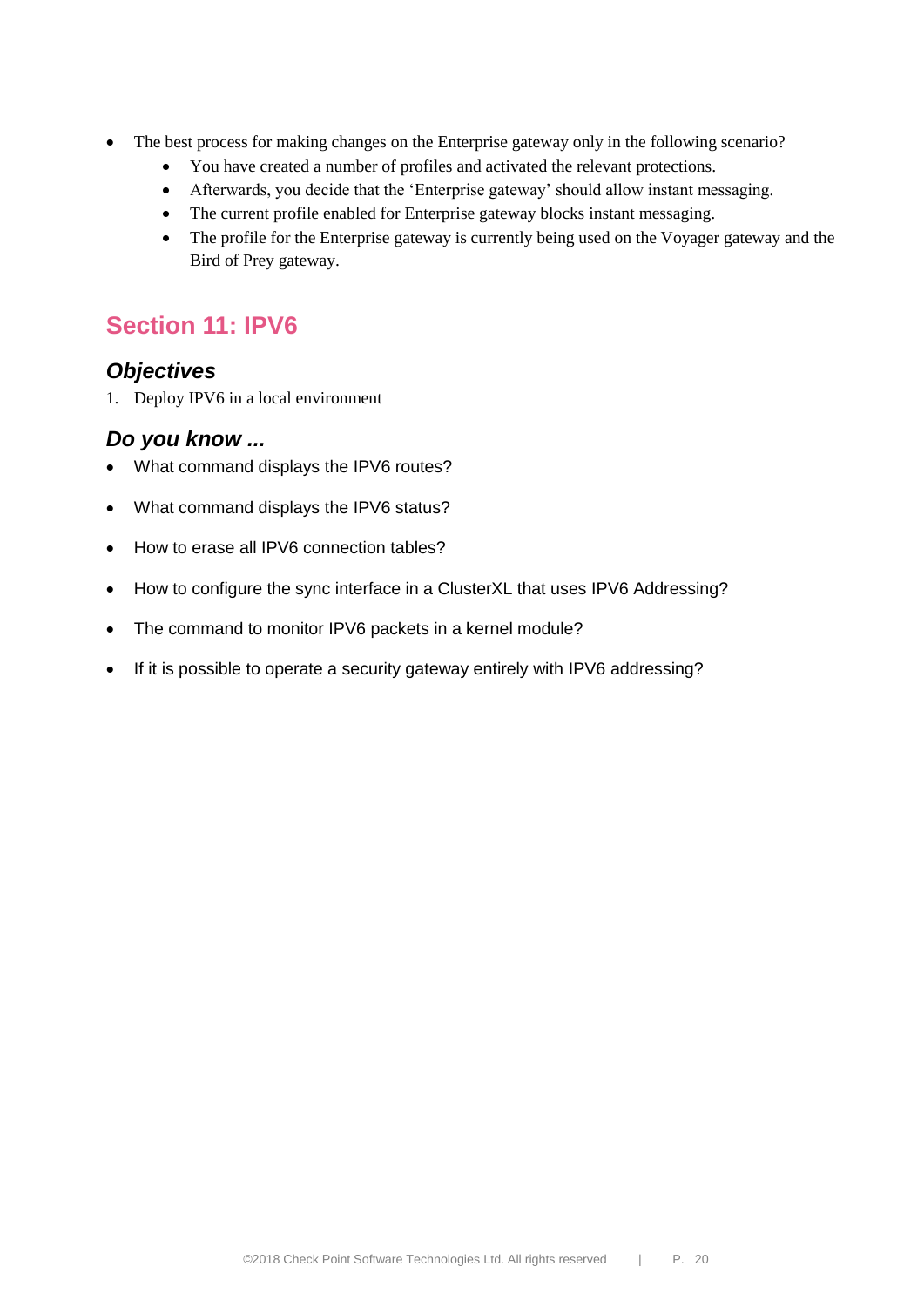# **Section 12: Advanced VPN**

#### *Objectives*

- 1. Identify differences between route-based VPNs and domain-based VPNs.
- 2. Configure VTI for route-based VPN gateways.
- 3. Configure OSPF for Dynamic VPN routing in a Community.
- 4. Identify the Wire Mode function by testing a VPN failover.
- 5. Configure Directional VPN Rule Match for Route-Based VPN.

- What features are supported with *unnumbered* and *numbered* VTI's?
- Why information would be missing in the following scenario? Under the gateway object topology you select "Get All Members Interfaces with Topology". Upon checking, you find your newly configured unnumbered VTIs are not populated.
- Whether unnumbered VTIs support load sharing clustering?
- How you can enable the required gated daemon when you want to enable OSPF on Secure Platform?
- How you add the route entry for the "Enforcement Point Gateway" on the management server?
- How to describe the way the "Directional Enforcement" rule manages subsequent packet inspections?
- Why the route-based tunnel would NOT come up in the following scenario? You configure VTIs in a clustered environment. On peer A the VTI name is VT Cluster GWA and on peer B the VTI name is VT\_Cluster\_GWB.
- Why the command show running-config would NOT list your OSPF configuration when you
	- o configure OSPF on your Secure Platform firewall.
	- o run the following commands in expert mode: interface vt-Gateway\_C IP ospf 1 area 0.0.0.0 exit
- Whether the firewall will perform Stateful inspection in wire mode if a packet from a trusted source reaches the gateway and is going to a trusted destination,?
- How you designate the *Enforcement Point Gateway* for the peers involved in *VPN Directional Enforcement*?
- How you can restrict access based on destination in an IPV6 environment when you have two additional requirements?
	- o access control
	- o new directional VPN rules.